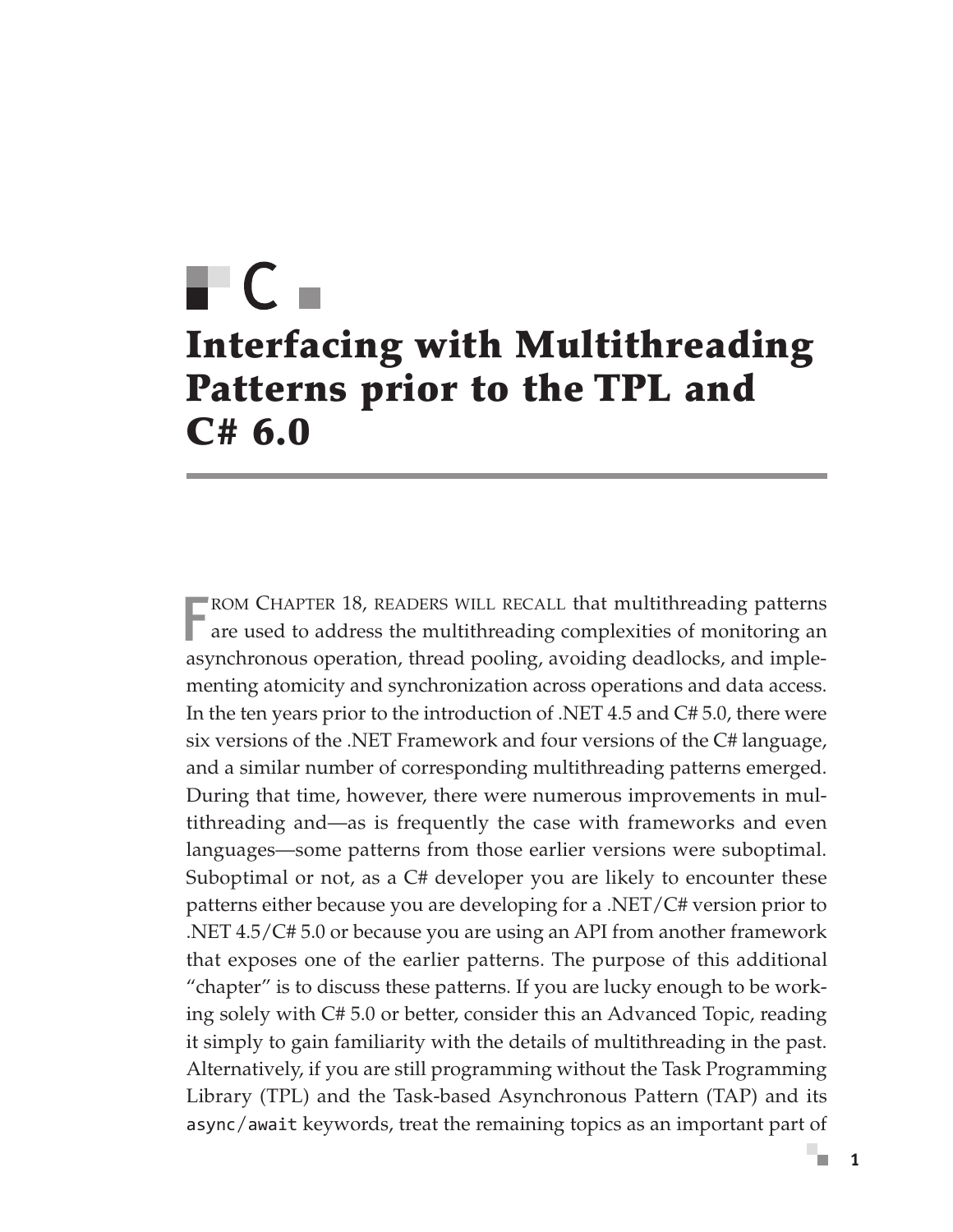the multithreading API available to you. Perhaps most importantly, this content describes how to effectively interact with the earlier patterns using the TPL and C# 5.0 and above.

Throughout these examples, exception handling has been eliminated for the purposes of elucidation.

# Asynchronous Programming Model

One particularly prominent pattern established prior to the TPL is the Asynchronous Programming Model (APM) pattern. Given a long-running synchronous method  $X()$ , the APM pattern uses a Begin $X()$  method to start X() equivalent work asynchronously and an EndX() method to conclude it. (Henceforth we will name these methods X, BeginX, and EndX.)

## Using the APM Pattern

Listing C.1 demonstrates the pattern by using the System.Net.WebRequest class to download a web page. The functionality is the same as that found in the section titled "The Task-Based Asynchronous Pattern" in Chapter 18; however, this time we assume that the TPL and TAP are not available, and instead use the APM pattern. To maintain backward compatibility prior to TPL-related asynchronous methods being added, WebRequest also supports the APM pattern with the methods BeginGetResponse() (BeginX) and EndGetResponse() (EndX)—that is, asynchronous versions of the synchronous GetResponse() (X) method.

```
Listing C.1:  Using the APM Pattern with WebRequest
```

```
using System;
using System.IO;
using System.Net;
using System.Linq;
public class Program
{
  public static void Main(string[] args)
   {
       string url = "http://www.IntelliTect.com";
       if (args.Length > 0)
       {
          url = args[0]; }
       Console.Write(url);
```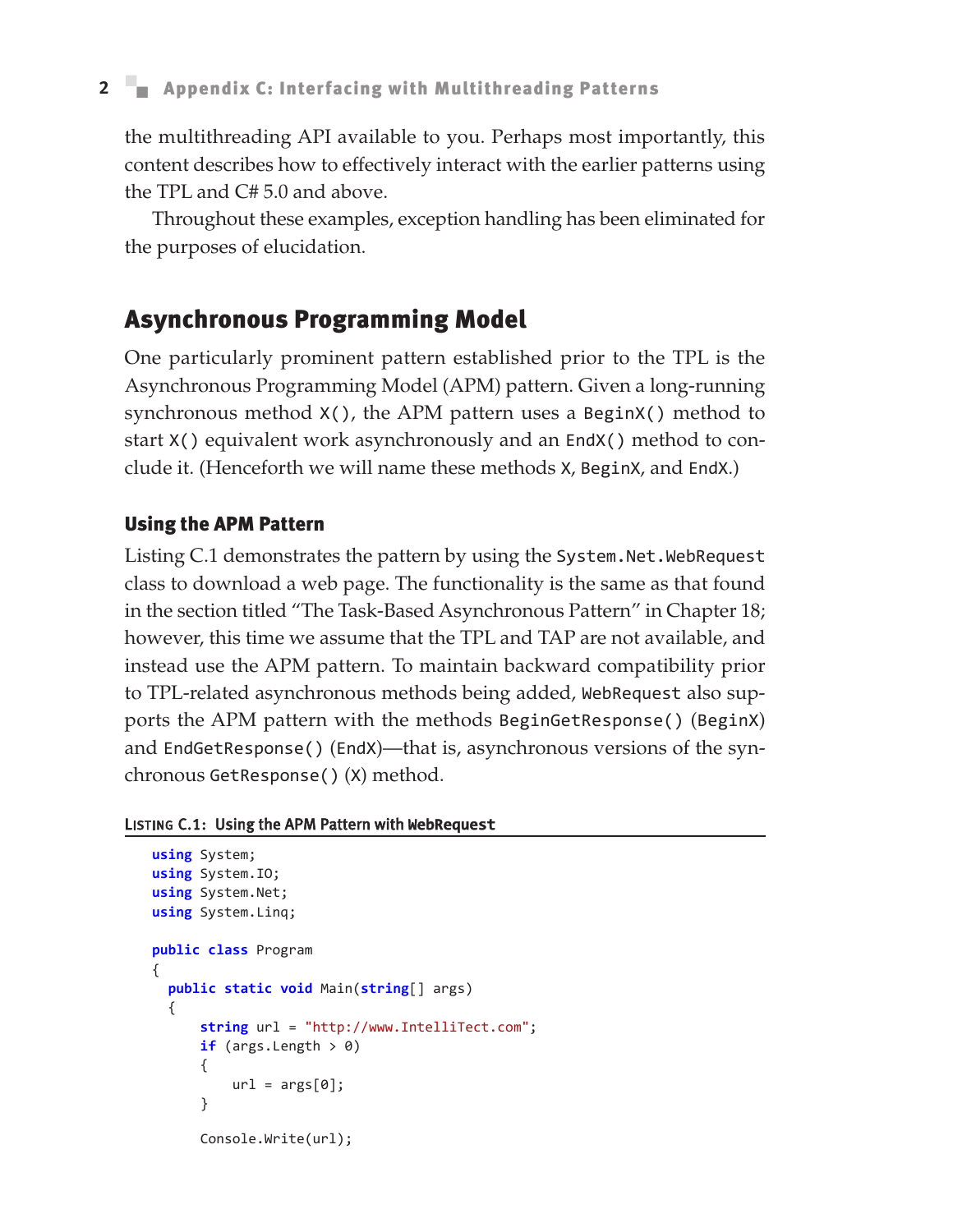```
 WebRequest webRequest = 
           WebRequest.Create(url);
       IAsyncResult asyncResult = 
           webRequest.BeginGetResponse(null, null);
      // Indicate busy using dots; ideally (at least in a non-Console 
       // implementation) should use a callback rather than a wait.
      while (
           !asyncResult.AsyncWaitHandle.WaitOne(100))
       {
           Console.Write('.');
 }
       // Retrieve the results when finished downloading.
      WebResponse response = 
           webRequest.EndGetResponse(asyncResult);
      using (StreamReader reader = 
           new StreamReader(response.GetResponseStream()))
       {
           // Note: ReadToEnd() is blocking. A production implementation
           //should offload this to another thread.
           int length = reader.ReadToEnd().Length;
           Console.WriteLine(FormatBytes(length));
      }
  }
  static public string FormatBytes(long bytes)
  {
       string[] magnitudes = 
           new string[] { "GB", "MB", "KB", "Bytes" };
       long max = 
           (long)Math.Pow(1024, magnitudes.Length);
       return string.Format("{1:##.##} {0}",
           magnitudes.FirstOrDefault(
               magnitude => 
                   bytes > (max /= 1024) )?? "0 Bytes",
               (decimal)bytes / (decimal)max).Trim();
  }
}
```
The results of Listing C.1 appear in Output C.1.

#### Output C.1

```
http://www.IntelliTect.com..........29.36 KB
```
As mentioned, the key aspect of the APM pattern is the pair of BeginX and EndX methods with well-established signatures. The BeginX method returns a System.IAsyncResult object providing access to the state of the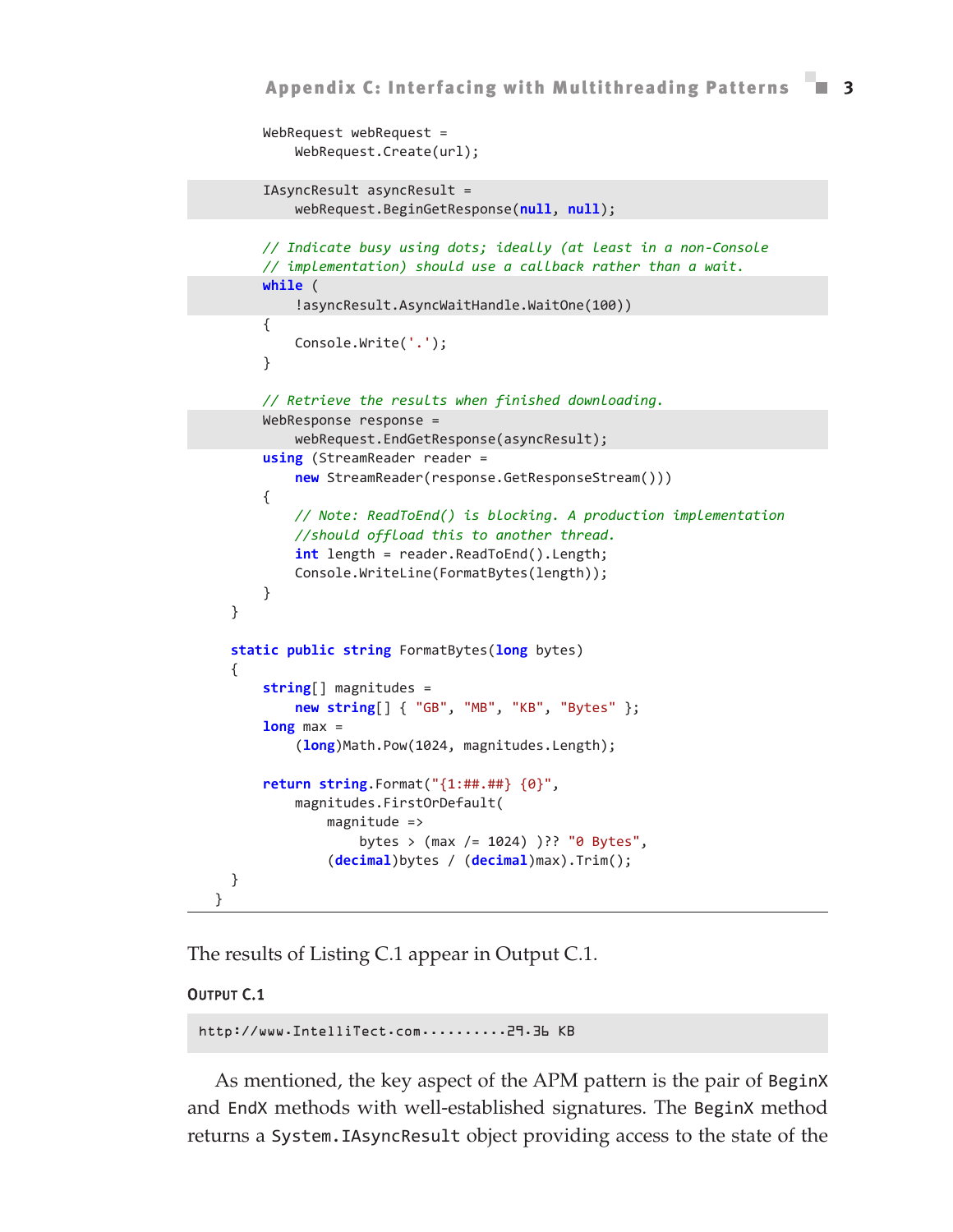asynchronous call so it knows whether to wait or poll for completion. The EndX method then takes this return as an input parameter. This pairs up the two methods so that it is clear which BeginX method call pairs with which EndX method call. The APM pattern requires that for all BeginX invocations, there must be exactly one EndX invocation; thus multiple calls to EndX for the same IAsyncResult instance should not occur.

In Listing C.1, we also use the IAsyncResult's WaitHandle to determine when the asynchronous method completes. As we iteratively poll the WaitHandle, we print out periods to the console indicating that the download is running. Following that, we call EndGetResponse().

The EndX method serves four purposes. First, calling EndX will block further execution until the work requested completes successfully (or an error occurs and throws an exception). Second, if method X returns data, this data is accessible from the EndX method call. Third, if an exception occurs while performing the requested work, the exception will be rethrown on the call to EndX, ensuring that the exception is visible to the calling code as though it had occurred on a synchronous invocation. Finally, if any resource needs cleanup due to X's invocation, EndX will be responsible for cleaning up these resources.

#### APM Signatures

Together, the combination of the BeginX and EndX APM methods should match the synchronous version of the signature. Therefore, the return parameter on EndX should match the return parameters on the X method (GetResponse() in this case). Furthermore, the input parameters on the BeginX method also need to match. In the case of WebRequest.GetResponse() there are no parameters, but let's consider a fictitious synchronous method, bool TryDoSomething(string url, ref string data, out string[] links). The parameters map from the synchronous method to the APM methods, as shown in Figure C.1.

```
System.IAsyncResult BeginTryDoSomething(
    String url, ref string data, out string[] links,
     System.AsyncCallback call<mark>back, object</mark> state)
bool EndTryDoSomething (ref string data, out string[] links,
     System.IAyncResult<sup>\</sup>result);
bool
 TryDosomething(
   string url, ref string data, out string[] links)
```
#### Figure C.1: APM Parameter Distribution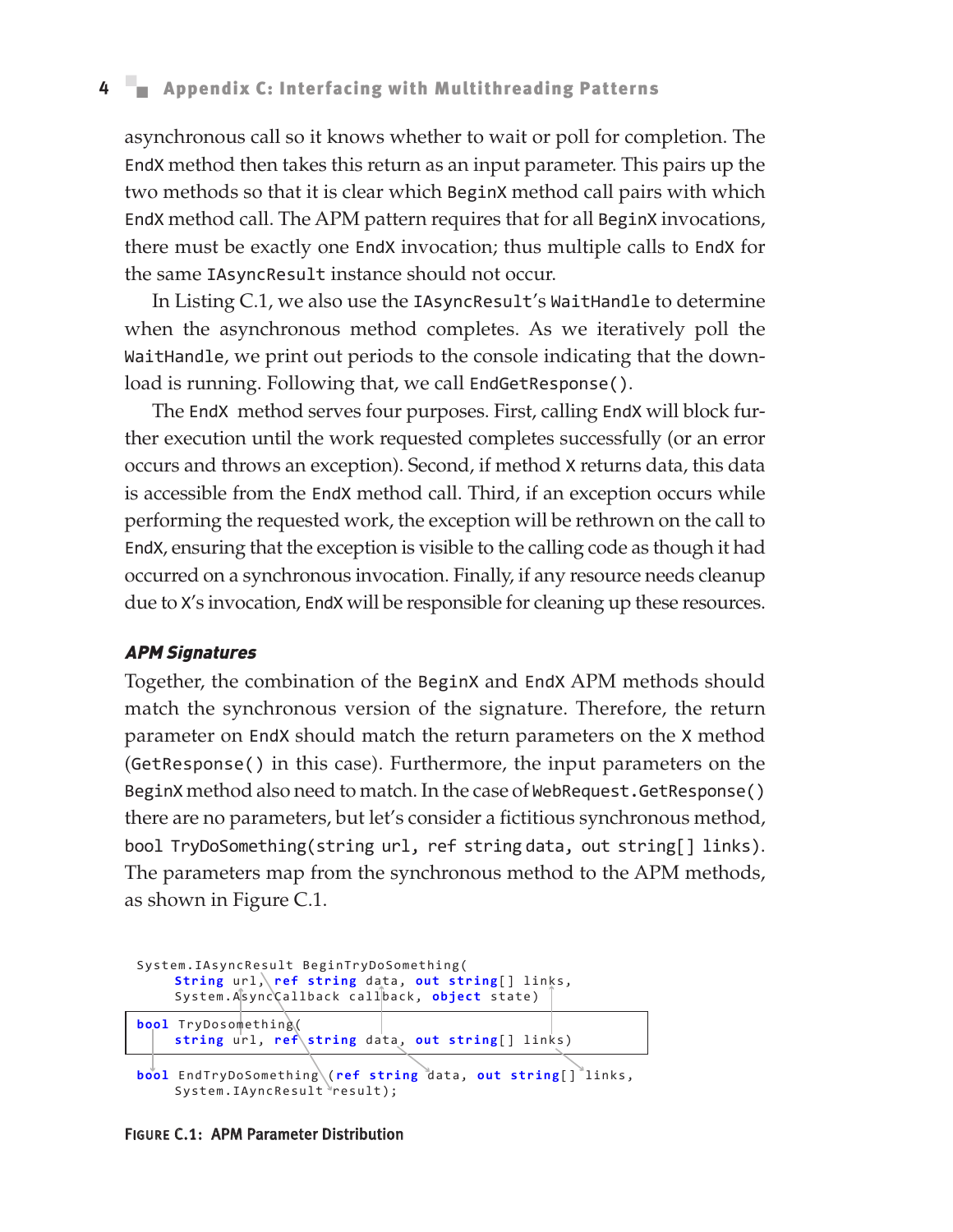All input parameters map to the BeginX method. Similarly, the return parameter maps to the EndX return parameter. Also, notice that since the ref and out parameters return results, they are included in the EndX method signature. In contrast, url is just an input parameter, so it is not included in the EndX method.

#### Continuation Passing Style with *AsyncCallback*

There are two additional parameters on the BeginX method that were not included in the synchronous method: the callback parameter (a System.AsyncCallback delegate to be called when the method completes) and a state parameter of type object. Listing C.2 demonstrates how they are used. (The output is the same as Output C.1.)

#### Listing C.2: Invoking an APM Method with Callback and State

```
using System;
using System.IO;
using System.Net;
using System.Linq;
using System.Threading;
public class Program
{
   public static void Main(string[] args)
   {
       string url = "http://www.intelliTechture.com";
      if (args.Length > 0)
       {
          url = args[0]; }
       Console.Write(url);
      WebRequest webRequest = WebRequest.Create(url);
       WebRequestState state =
           new WebRequestState(webRequest);
       IAsyncResult asyncResult = 
           webRequest.BeginGetResponse(
               GetResponseAsyncCompleted, state);
       // Indicate busy using dots.
       while (
           !asyncResult.AsyncWaitHandle.WaitOne(100))
       {
           Console.Write('.');
 }
       state.ResetEvent.Wait();
   }
```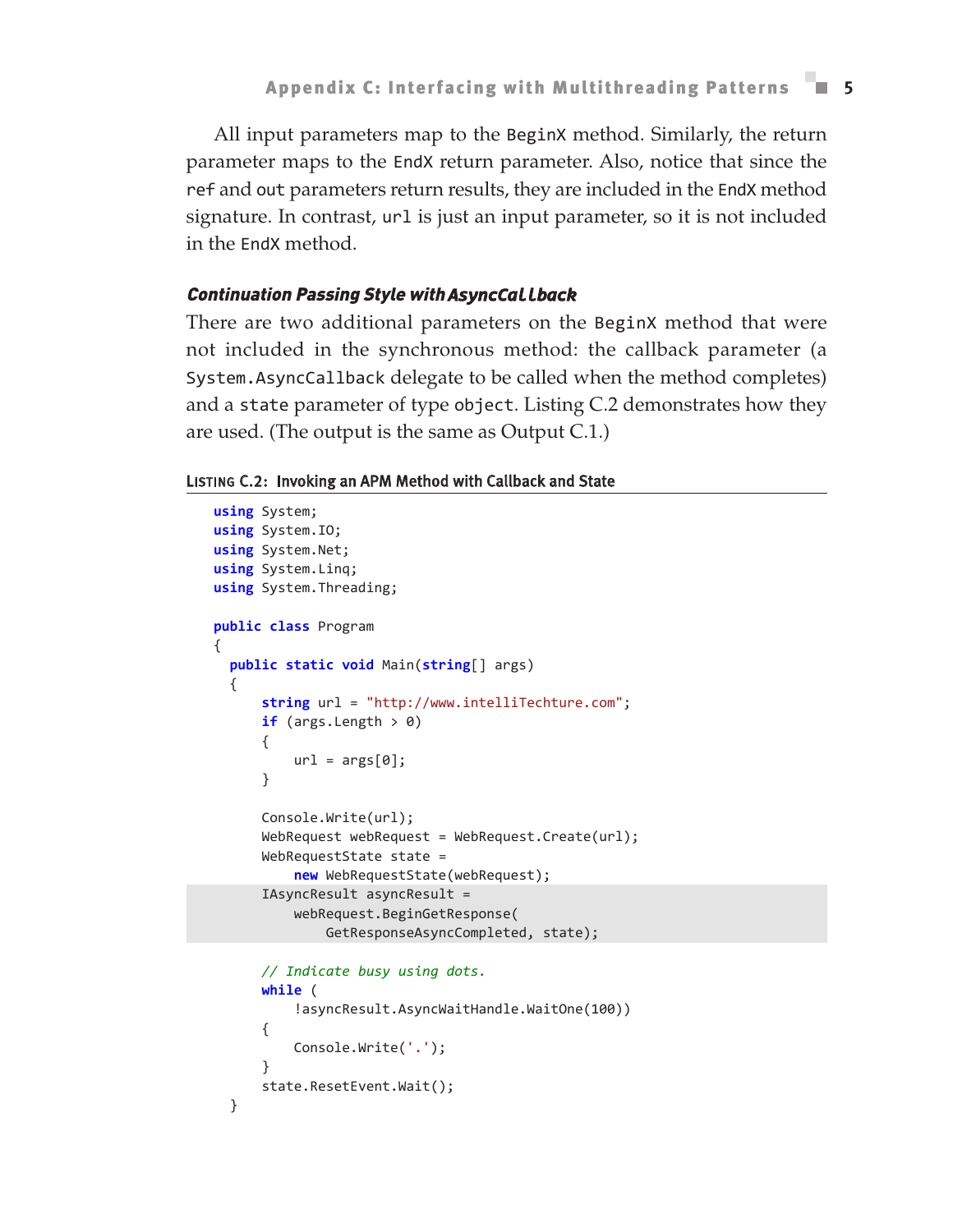```
 // Retrieve the results when finished downloading.
   private static void GetResponseAsyncCompleted(
       IAsyncResult asyncResult)
   {
       WebRequestState completedState = 
           (WebRequestState)asyncResult.AsyncState;
       HttpWebResponse response =
           (HttpWebResponse)completedState.WebRequest
               .EndGetResponse(asyncResult);
       Stream stream = response.GetResponseStream();
       StreamReader reader = new StreamReader(stream);
       // Note: ReadToEnd() is blocking. A production implementation 
       //should offload this to another thread.
       int length = reader.ReadToEnd().Length;
       Console.WriteLine(FormatBytes(length));
       completedState.ResetEvent.Set();
       completedState.Dispose();
   }
  // ...
}
```

```
class WebRequestState : IDisposable
{
   public WebRequestState(WebRequest webRequest)
   {
       WebRequest = webRequest;
   }
   public WebRequest WebRequest { get; private set; }
  private ManualResetEventSlim ResetEvent =
       new ManualResetEventSlim();
   public ManualResetEventSlim ResetEvent
       { get { return _ResetEvent; } }
   public void Dispose()
   {
       ResetEvent.Dispose();
       GC.SuppressFinalize(this);
   }
}
```
In Listing C.2, we pass data for both of the parameters on BeginGetResponse(). The first parameter is a delegate of type System .AsyncCallback that takes a single parameter of type System.AsyncResult. The AsyncCallback identifies the code that will execute once the asynchronous call completes. Registering a callback enables a fire-and-forget calling pattern called **continuation passing style (CPS),** rather than placing the EndGetResponse() and Console.WriteLine() code sequentially below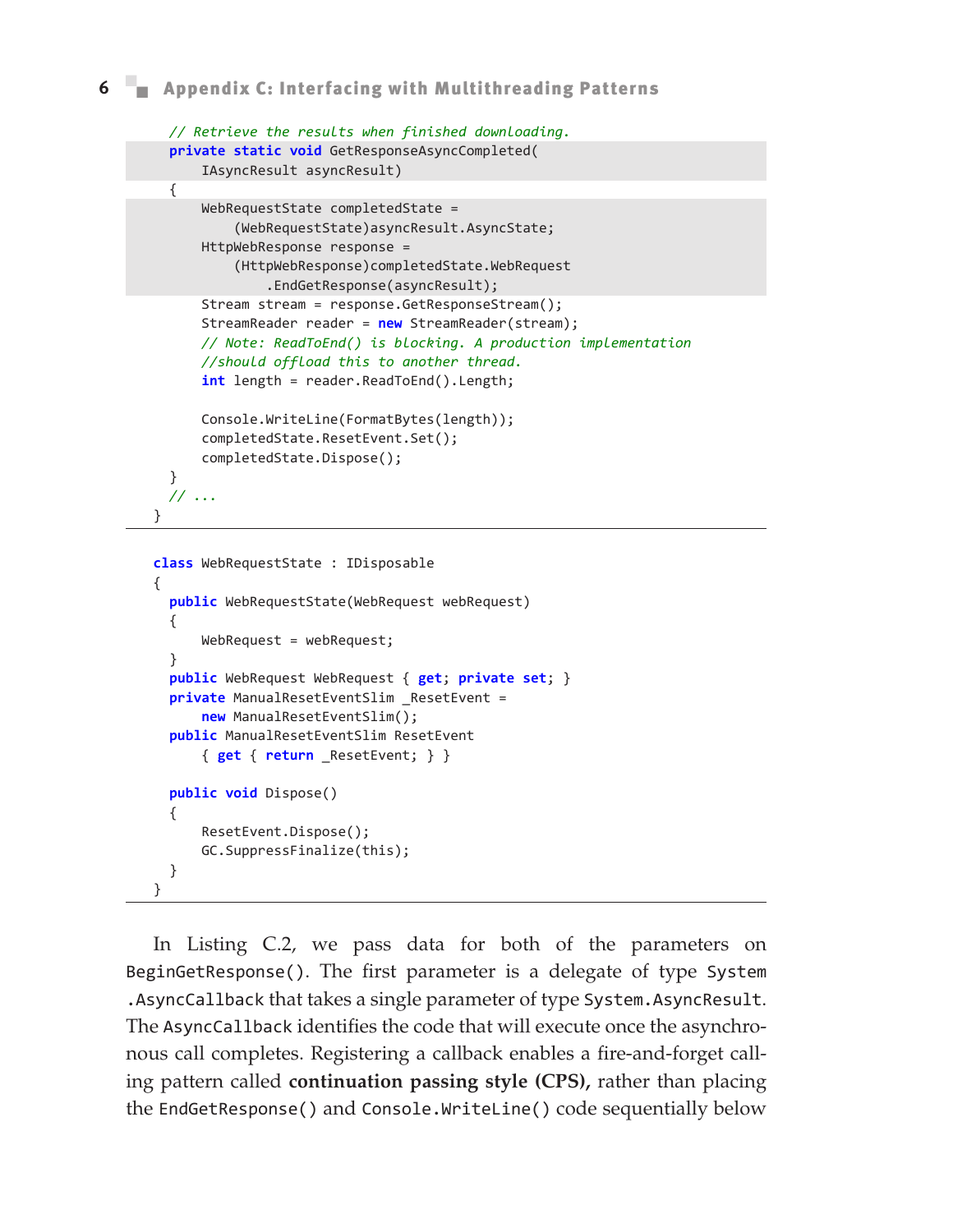BeginGetResponse(). With CPS, we can "register" the code that will execute upon completion of the asynchronous method. Note that it is still necessary to call EndGetResponse(), but by placing it in the callback we ensure that it doesn't block the main thread while the asynchronous call completes.

#### Passing State between APM Methods

The state parameter is used to pass additional data to the callback when it executes. Listing C.2 includes a WebRequestState class for passing additional data into the callback, and it includes the WebRequest itself in this case so that we can use it to call EndGetResponse(). One alternative to the WebRequestState class itself would be to use an anonymous method (including a lambda expression) with closures for the additional data, as shown in Listing C.3.

#### Listing C.3: Passing State Using Closure on an Anonymous Method

```
using System;
using System.IO;
using System.Net;
using System.Linq;
using System.Threading;
public class Program
{
  public static void Main(string[] args)
 {
       string url = "http://www.intelliTechture.com";
       if (args.Length > 0)
       {
          url = args[0]; }
       Console.Write(url);
      WebRequest webRequest = WebRequest.Create(url);
      ManualResetEventSlim resetEvent =
           new ManualResetEventSlim();
       IAsyncResult asyncResult = 
           webRequest.BeginGetResponse(
               (completedAsyncResult) =>
\{ HttpWebResponse response =
                   (HttpWebResponse)webRequest.EndGetResponse(
                       completedAsyncResult);
               Stream stream = 
                   response.GetResponseStream();
               StreamReader reader = 
                   new StreamReader(stream);
               int length = reader.ReadToEnd().Length;
```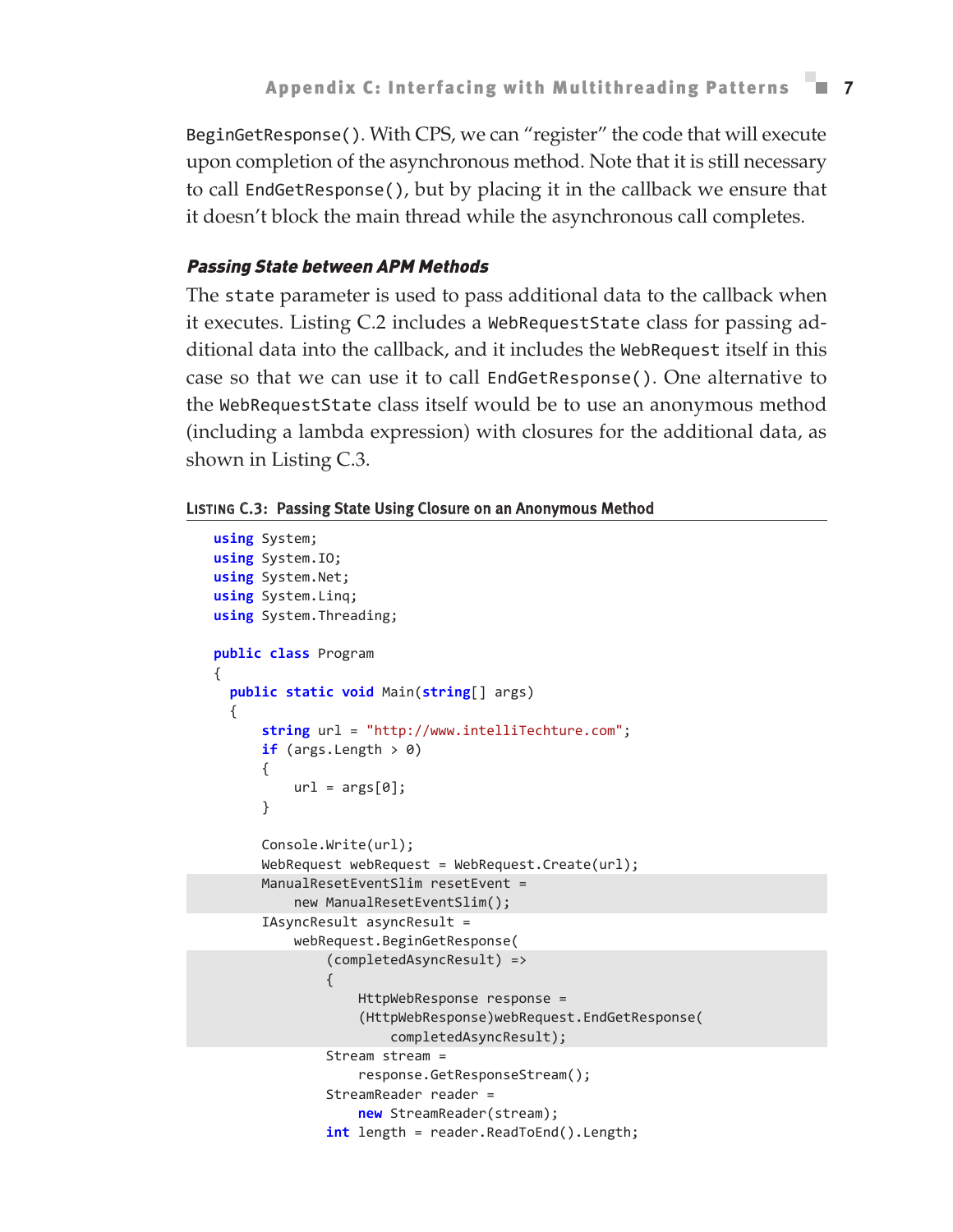```
 Console.WriteLine(FormatBytes(length));
                resetEvent.Set();
                resetEvent.Dispose();
           }, 
           null);
       // Indicate busy using dots.
       while (
            !asyncResult.AsyncWaitHandle.WaitOne(100))
\{ Console.Write('.');
       }
       resetEvent.Wait();
   }
  // ...
}
```
Regardless of whether we pass the state via closures, notice that we are using a ManualResetEvent to signal when the AsyncCallback has completed. This is somewhat peculiar because IAsyncResult already includes a WaitHandle. The difference, however, is that IAsyncResult's WaitHandle is set when the asynchronous method completes but before AsyncCallback executes. If we blocked on only IAsyncResult's WaitHandle, we would be likely to exit the program before AsyncCallback has executed. For this reason, we use a separate ManualResetEvent.

#### Resource Cleanup

Another important APM rule is that no resource leaks should occur, even if the EndX method is mistakenly not called. Since WebRequestState owns the ManualResetEvent, it specifically owns a resource that requires such cleanup. To handle this task, the state object uses the standard IDisposable pattern with the IDispose() method.

#### Calling APM Methods Using the TPL

Even though the TPL greatly simplifies making an asynchronous call on a long-running method, it is generally better to use the API-provided APM methods than to code the TPL against the synchronous version. The reason for this is that the API developer best understands what is the most efficient threading code to write, which data to synchronize, and which type of synchronization to use. Fortunately, there are special methods on the TPL's TaskFactory that are designed specifically for invoking the APM

```
Begin 4.0
```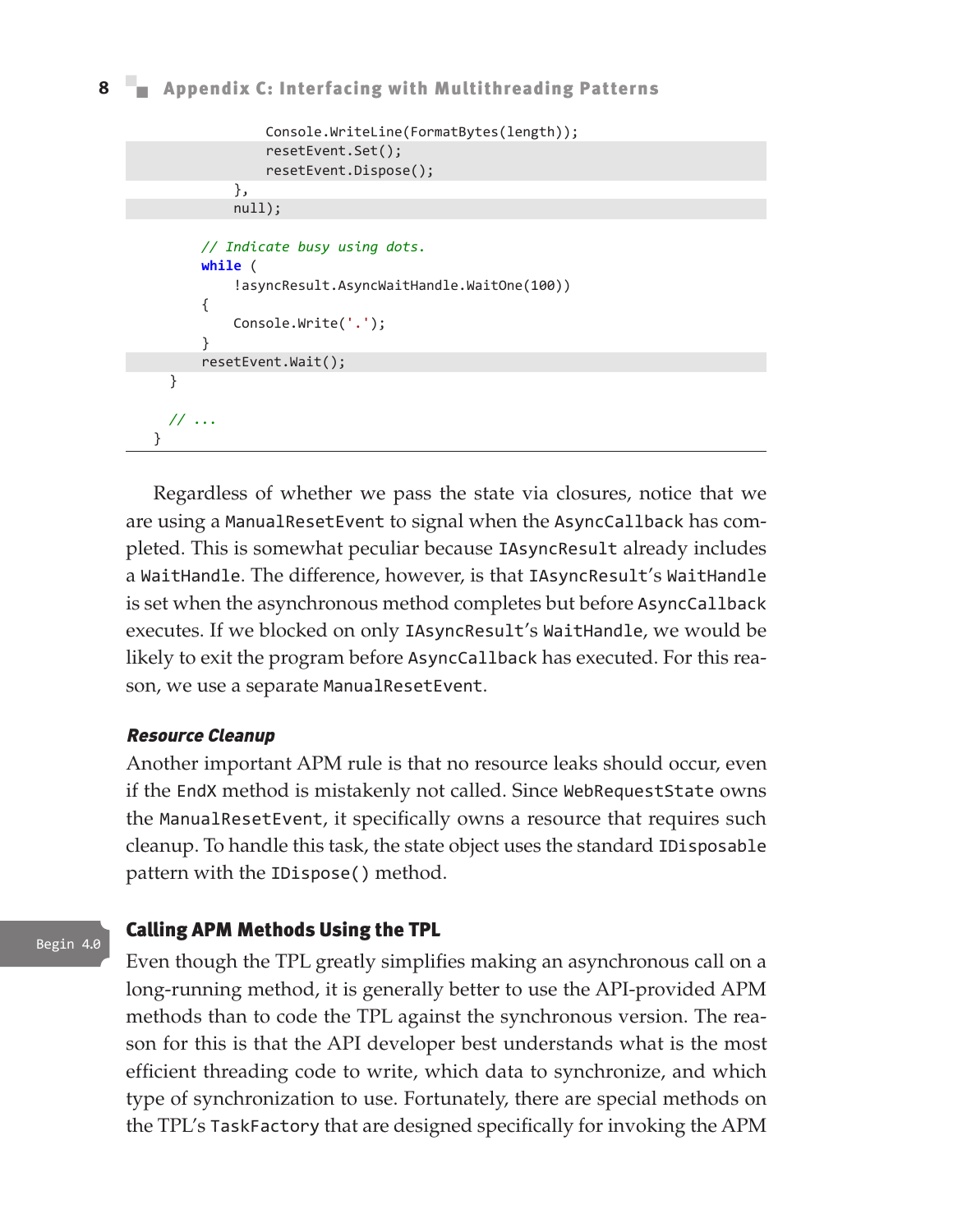methods. As a result, if you have access to the TPL but are using APMrelated APIs, you can still use the TPL to invoke them.

#### APM with the TPL and CPS

The TPL includes a set of overloads on FromAsync for invoking APM methods. Listing C.4 provides an example. The same listing expands on the other APM examples to support downloading of multiple URLs; see Output C.2.

```
Listing C.4:  Using the TPL to Call the APM
```

```
using System;
using System.IO;
using System.Net;
using System.Linq;
using System.Threading.Tasks;
public class Program
{
    static private object ConsoleSyncObject = 
          new object();
    public static void Main(string[] args)
    {
          string[] urls = args;
         if (args.Length == 0)
          {
                urls = new string[] 
\left\{ \begin{array}{ccc} 0 & 0 & 0 \\ 0 & 0 & 0 \\ 0 & 0 & 0 \\ 0 & 0 & 0 \\ 0 & 0 & 0 \\ 0 & 0 & 0 \\ 0 & 0 & 0 \\ 0 & 0 & 0 \\ 0 & 0 & 0 \\ 0 & 0 & 0 \\ 0 & 0 & 0 \\ 0 & 0 & 0 \\ 0 & 0 & 0 \\ 0 & 0 & 0 & 0 \\ 0 & 0 & 0 & 0 \\ 0 & 0 & 0 & 0 \\ 0 & 0 & 0 & 0 & 0 \\ 0 & 0 & 0 & 0 & 0 \\ 0 & 0 & 0 & 0 & 0 \\ 0 & 0 & 0 & 0 "http://www.habitat-spokane.org",
                            "http://www.partnersintl.org",
                            "http://www.iassist.org",
                            "http://www.fh.org",
                            "http://www.worldvision.org"
                      };
          }
          Task[] tasks = new Task[urls.Length];
          for (int line = 0; line < urls.Length; line++)
          {
                tasks[line] = DisplayPageSizeAsync(
                      urls[line], line);
          }
          while (!Task.WaitAll(tasks, 50))
          {
                DisplayProgress(tasks);
          }
          Console.SetCursorPosition(0, urls.Length);
    }
```
#### 4.0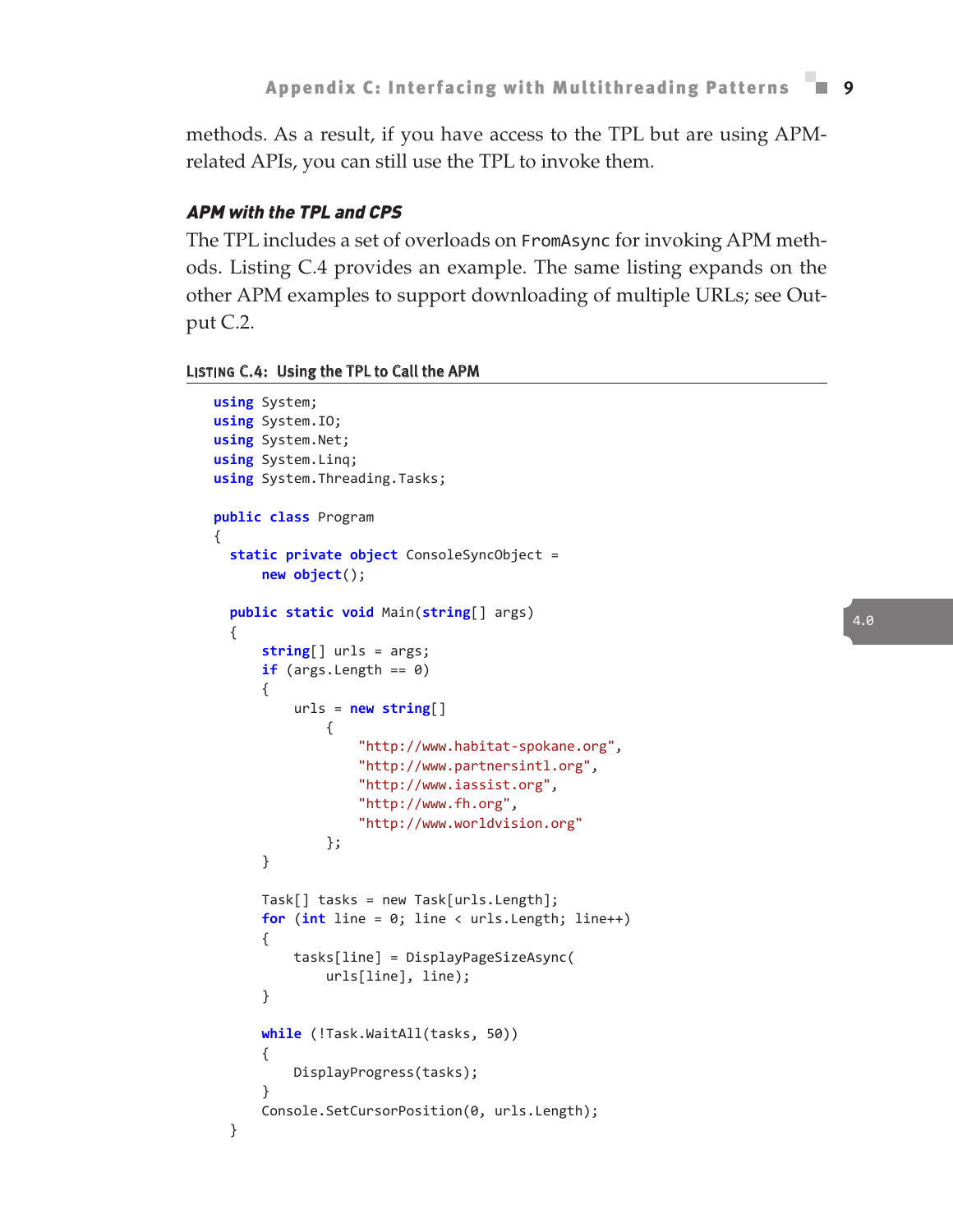```
 private static Task<WebResponse>
     DisplayPageSizeAsync(string url, int line)
 {
     WebRequest webRequest = WebRequest.Create(url);
     WebRequestState state = 
         new WebRequestState(webRequest, line);
    Write(state, url + " "); return Task<WebResponse>.Factory.FromAsync(
             webRequest.BeginGetResponse,
             GetResponseAsyncCompleted, state);
 }
```

```
 private static WebResponse GetResponseAsyncCompleted(
     IAsyncResult asyncResult)
```

```
 WebRequestState completedState =
         (WebRequestState)asyncResult.AsyncState;
 HttpWebResponse response =
     (HttpWebResponse)completedState.WebRequest
```

```
 .EndGetResponse(asyncResult);
```

```
 Stream stream =
     response.GetResponseStream();
```

```
 using (StreamReader reader =
```

```
 new StreamReader(stream))
```

```
 {
     int length = reader.ReadToEnd().Length;
     Write(
```

```
 completedState, FormatBytes(length));
 }
```

```
 return response;
```

```
 private static void Write(
```

```
 WebRequestState completedState, string text)
 {
     lock (ConsoleSyncObject)
     {
         Console.SetCursorPosition(
```

```
 completedState.ConsoleColumn,
     completedState.ConsoleLine);
 Console.Write(text);
 completedState.ConsoleColumn +=
```

```
 text.Length;
```

```
 private static void DisplayProgress(
```

```
 Task[] tasks)
 {
```

```
for (int i = 0; i < tasks. Length; i++) {
     if (!tasks[i].IsCompleted)
```

```
4.0
```
{

}

 } }

 $\{$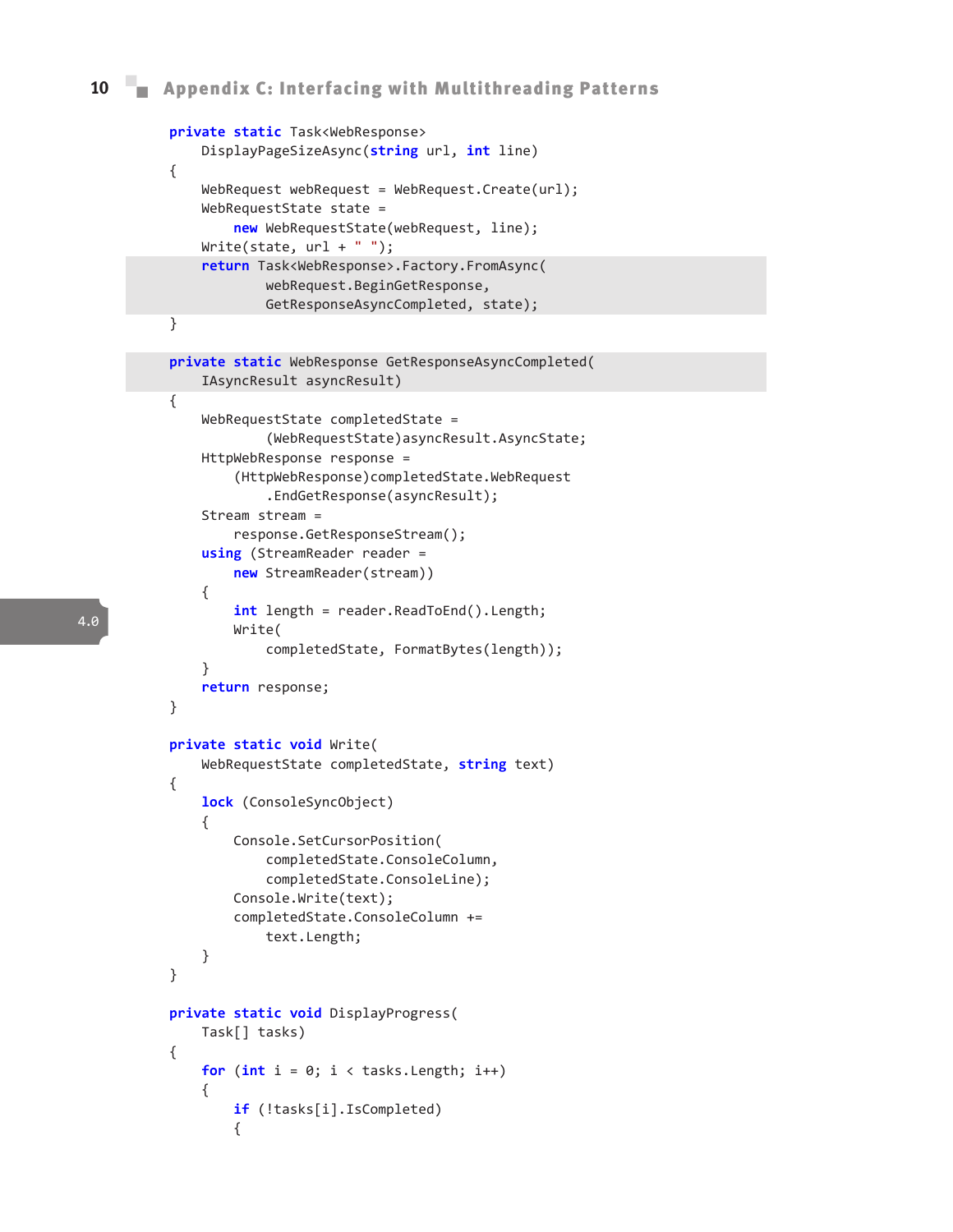```
 DisplayProgress(
                  (WebRequestState)tasks[i]
                  .AsyncState);
           }
       }
   }
private static void DisplayProgress(
       WebRequestState state)
   {
       lock (ConsoleSyncObject)
       {
           int left = state.ConsoleColumn;
           int top = state.ConsoleLine;
           if (left >= Console.BufferWidth -
                int.MaxValue.ToString().Length)
           {
                left = state.Url.Length;
                Console.SetCursorPosition(left, top);
                Console.Write("".PadRight(
                    Console.BufferWidth – 
                        state.Url.Length));
                state.ConsoleColumn = left;
           }
           Write(state, ".");
       }
   }
   static public string FormatBytes(long bytes)
   {
       string[] magnitudes = 
           new string[] { "GB", "MB", "KB", "Bytes" };
       long max = 
            (long)Math.Pow(1024, magnitudes.Length);
       return string.Format("{1:##.##} {0}",
           magnitudes.FirstOrDefault(
                magnitude => 
                    bytes > (max /= 1024) )?? "0 Bytes",
                (decimal)bytes / (decimal)max).Trim();
   }
}
class WebRequestState
{
     public WebRequestState(
         WebRequest webRequest, int line)
     {
         WebRequest = webRequest;
```

```
4.0
```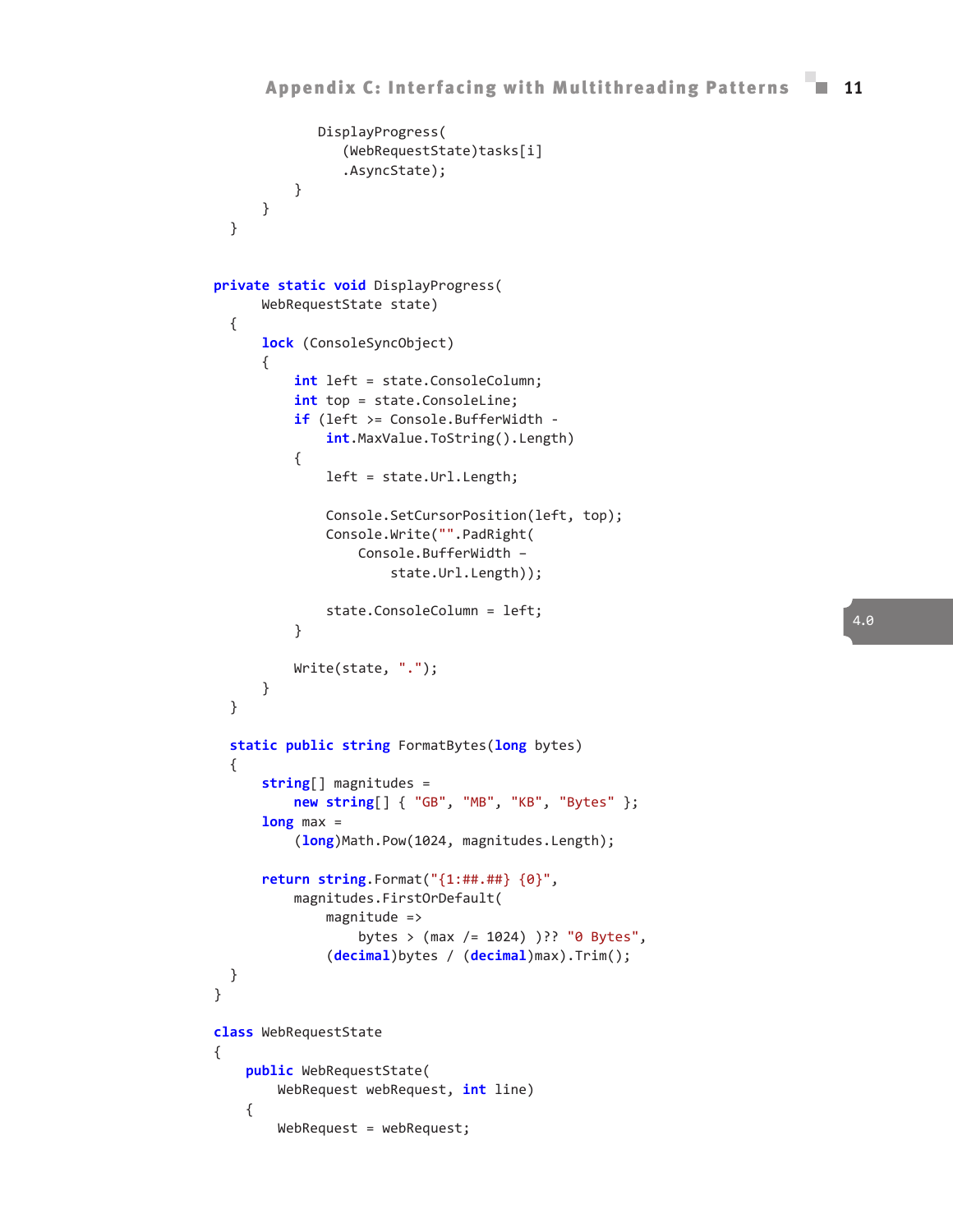```
 ConsoleLine = line;
         ConsoleColumn = 0;
     }
     public WebRequestState(WebRequest webRequest)
 {
        WebRequest = webRequest;
     }
     public WebRequest WebRequest { get; private set; }
     public string Url 
     {
         get
         {
             return WebRequest.RequestUri.ToString();
         }
 }
     public int ConsoleLine { get; set; }
     public int ConsoleColumn { get; set; }
}
```
#### Output C.2

```
http://www.habitat-spokane.org ..9.18 KB
http://www.partnersintl.org .........14.74 KB
http://www.iassist.org ...17.12 KB
http://www.fh.org ...................35.09 KB
http://www.worldvision.org ............54.56 KB
```
Connecting a Task with the APM method pair is relatively easy. The overload used in Listing C.4 takes three parameters. First, there is the BeginX method delegate (webRequest.BeginGetResponse). Next is a delegate that matches the EndX method. Although the EndX method (webRequest.EndGetResponse) could be used directly, passing a delegate (GetResponseAsyncCompleted) and using the CPS allows additional completion activity to execute. The last parameter is the state parameter, similar to what the BeginX method accepts.

One of the advantages of invoking a pair of APM methods using the TPL is that we don't have to worry about signaling the conclusion of the AsyncCallback method. Instead, we monitor the Task for completion. As a result, WebRequestState no longer needs to contain a ManualResetEventSlim.

#### Using the TPL and **ContinueWith()** to Call an APM Method

Another option when calling TaskFactory.FromAsync() is to pass the EndX method directly and then to use ContinueWith() for any follow-up

4.0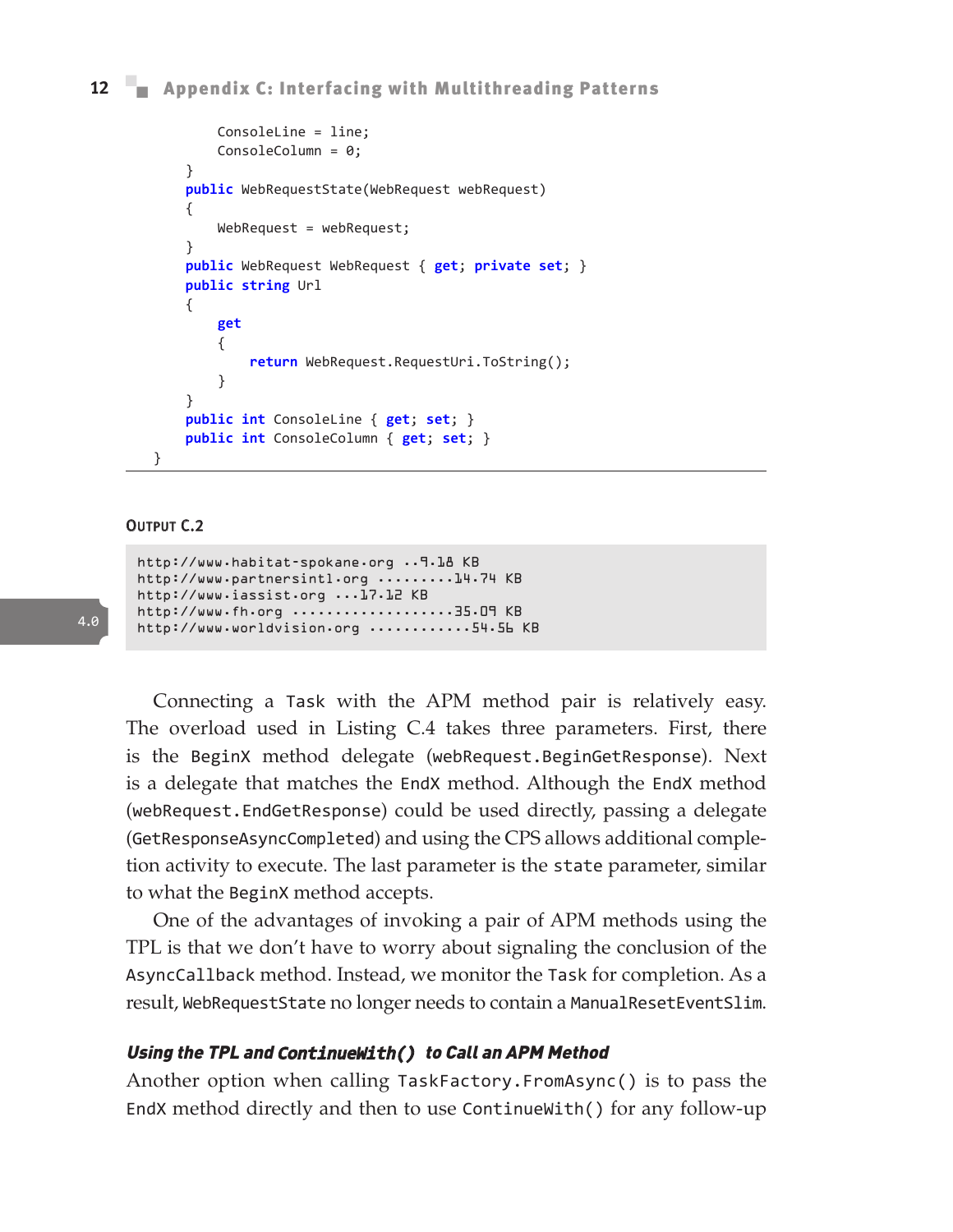code. The result is that you have a single object to represent any kind of asynchronous operation and, therefore, you can start composing taskbased operations together, even if the underlying implementation is APMbased. In addition, you can query the continue-with-Task parameter (see continueWithTask in Listing C.5) for the result (continueWithTask.Result) rather than storing a means to access the EndX method via an async-state object or using closure and an anonymous delegate (we store WebRequest in Listing C.4).

```
Listing C.5:  Using the TPL to Call an APM Method Using ContinueWith()
```

```
// ...
    private static Task
          DisplayPageSizeAsync(string url, int line)
    {
          WebRequest webRequest = WebRequest.Create(url);
          WebRequestState state = 
                new WebRequestState(webRequest, line);
         Write(state, url + "");
          return Task<WebResponse>.Factory.FromAsync(
                       webRequest.BeginGetResponse,
                       webRequest.EndGetResponse, state)
                 .ContinueWith(
                       (antecedent, antecedentState) =>
                {
                       Stream stream =
                             antecedent.Result.
                                   GetResponseStream();
                       using (StreamReader reader =
                             new StreamReader(stream))
\left\{ \begin{array}{ccc} 0 & 0 & 0 \\ 0 & 0 & 0 \\ 0 & 0 & 0 \\ 0 & 0 & 0 \\ 0 & 0 & 0 \\ 0 & 0 & 0 \\ 0 & 0 & 0 \\ 0 & 0 & 0 \\ 0 & 0 & 0 \\ 0 & 0 & 0 \\ 0 & 0 & 0 \\ 0 & 0 & 0 \\ 0 & 0 & 0 \\ 0 & 0 & 0 & 0 \\ 0 & 0 & 0 & 0 \\ 0 & 0 & 0 & 0 \\ 0 & 0 & 0 & 0 \\ 0 & 0 & 0 & 0 & 0 \\ 0 & 0 & 0 & 0 & 0 \\ 0 & 0 & 0 & 0 & 0 int length = 
                                   reader.ReadToEnd().Length;
                             Write(state, 
                                   FormatBytes(length).ToString());
}<br>{}
                }, state);
    }
// ...
```
Notice that for the state to be passed into the Task returned from Continue With(), the ContinueWith() call explicitly includes antecedentState in the delegate in addition to having it as a parameter.

End 4.0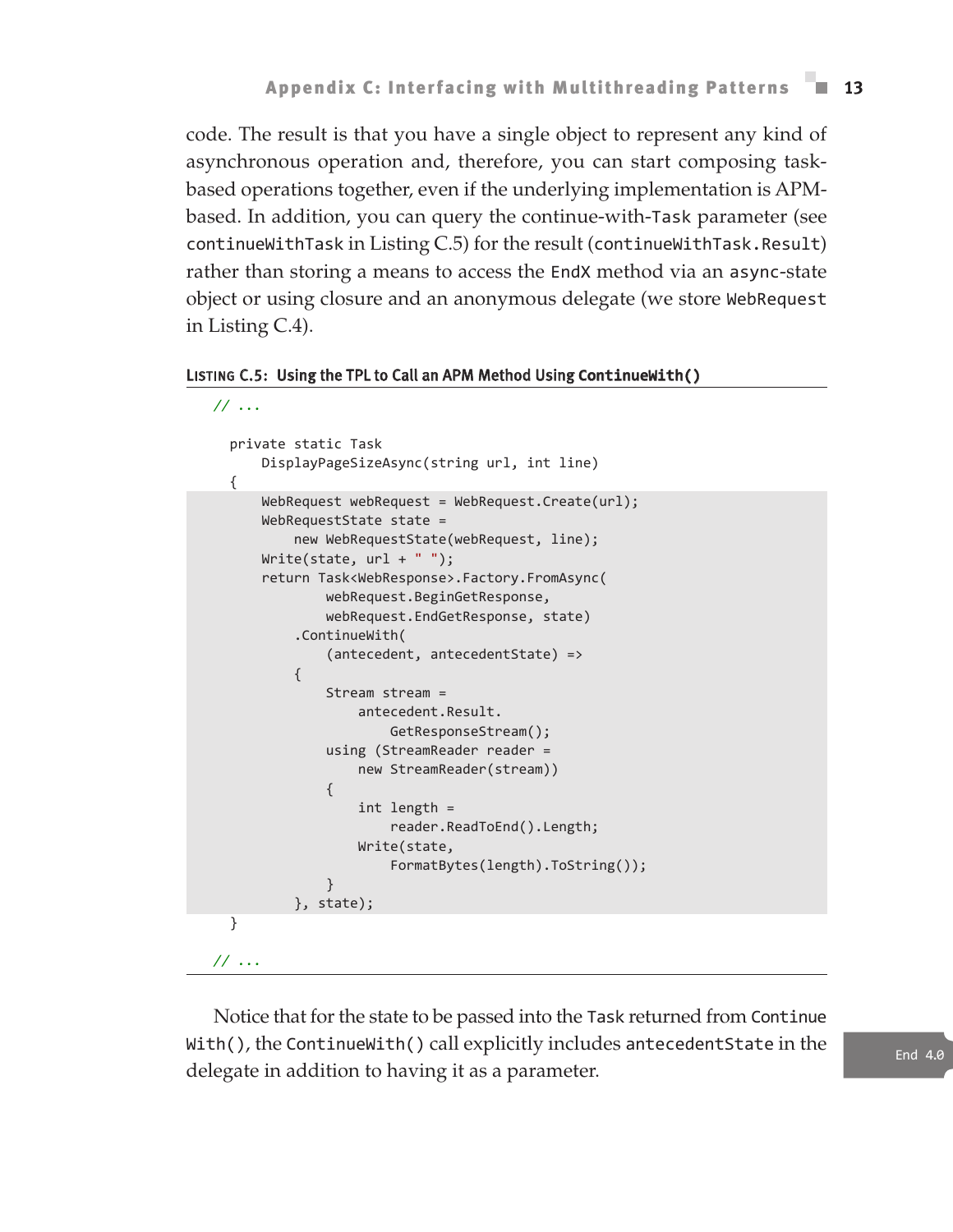#### Begin 5.0

#### Using TAP to Call an APM Method

Given that TAP is essentially designed for handling the continuation tasks, an obvious enhancement (albeit one depending on C# 5.0) is to use async/ await rather than ContinueWith(), as shown in Listing C.6.

#### Listing C.6: Using TAP to Call the APM

```
// ...
   private async static Task
       DisplayPageSizeAsync(string url, int line)
   {
       WebRequestState state = 
           new WebRequestState(url, line);
       Write(state, url + " ");
      WebRequest webRequest = WebRequest.Create(url);
       WebResponse webResponse = 
           await Task<WebResponse>.Factory.FromAsync(
               webRequest.BeginGetResponse,
               webRequest.EndGetResponse, state);
       Stream stream =
           webResponse.GetResponseStream();
       using (StreamReader reader =
           new StreamReader(stream))
       {
           int length = reader.ReadToEnd().Length;
           Write(state, 
               FormatBytes(length).ToString());
       }
   }
```
#### End 5.0

# **BEGINNER TOPIC**

*// ...*

#### Synchronizing **Console** Using **lock**

In Listing C.4, we repeatedly change the location of the console's cursor and then proceed to write text to the console. Since multiple threads are executing that are also writing to the console, possibly changing the cursor location as well, we need to synchronize changes to the cursor location with write operations so that together they are atomic.

Listing C.4 includes a ConsoleSyncObject of type object as the synchronization lock identifier. Using it within a lock construct whenever we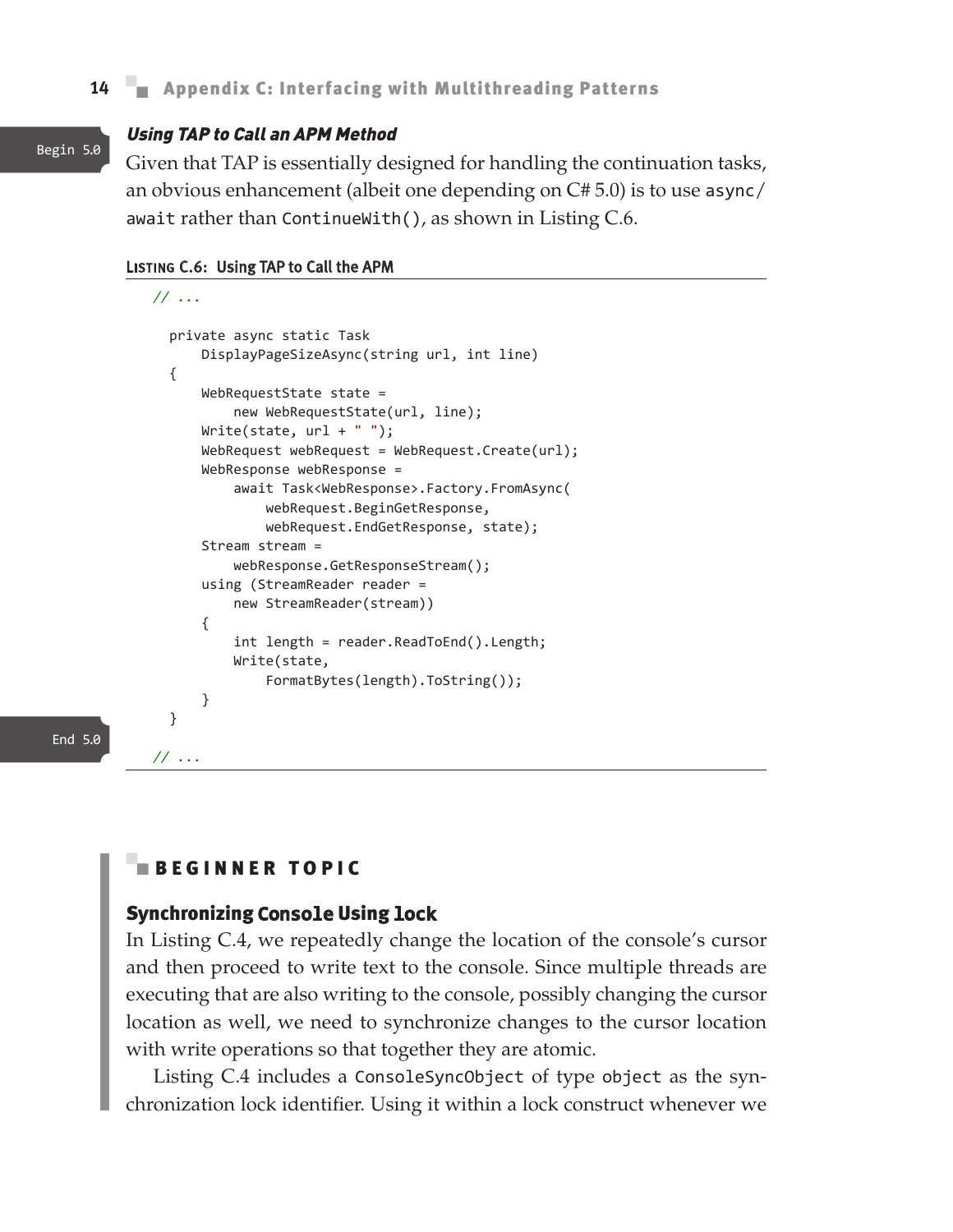are moving the cursor or writing to the console prevents an interim update between the move and write operations to the console. Notice that even oneline Console.WriteLine() statements are surrounded with lock. Although they will be atomic, we don't want them to interrupt a different block that is not atomic. To ensure this outcome, all console changes require the synchronization as long as there are multiple threads of execution.

## Asynchronous Delegate Invocation

One specific implementation of the APM pattern is "asynchronous delegate invocation," which leverages special C# compiler-generated code on all delegate data types. Given a delegate instance of Func<string, int>, for example, there is an APM pair of methods available on the instance:

```
System.IAsyncResult BeginInvoke(
     string arg, AsyncCallback callback, object @object)
int EndInvoke(IAsyncResult result)
```
The result is that you can call any delegate (and therefore any method) synchronously just by using the C# compiler-generated methods.

Unfortunately, the underlying technology used by the asynchronous delegate invocation pattern is an end-of-further-development technology for distributed programming known as **remoting.** Although Microsoft still supports the use of asynchronous delegate invocation and for the foreseeable future it will continue to function as it does today, the performance characteristics are suboptimal given other approaches—namely, Thread, ThreadPool, and the TPL. Given this reality, developers should favor one of these alternatives rather than implementing new development using the asynchronous delegate invocation API. Further discussion of this pattern is included in the Advanced Topic text that follows so that developers who encounter it will understand how it works.

# **ADVANCED TOPIC**

#### Asynchronous Delegate Invocation in Detail

With asynchronous delegate invocation, you do not code using an explicit reference to Task or Thread. Instead, you use delegate instances and the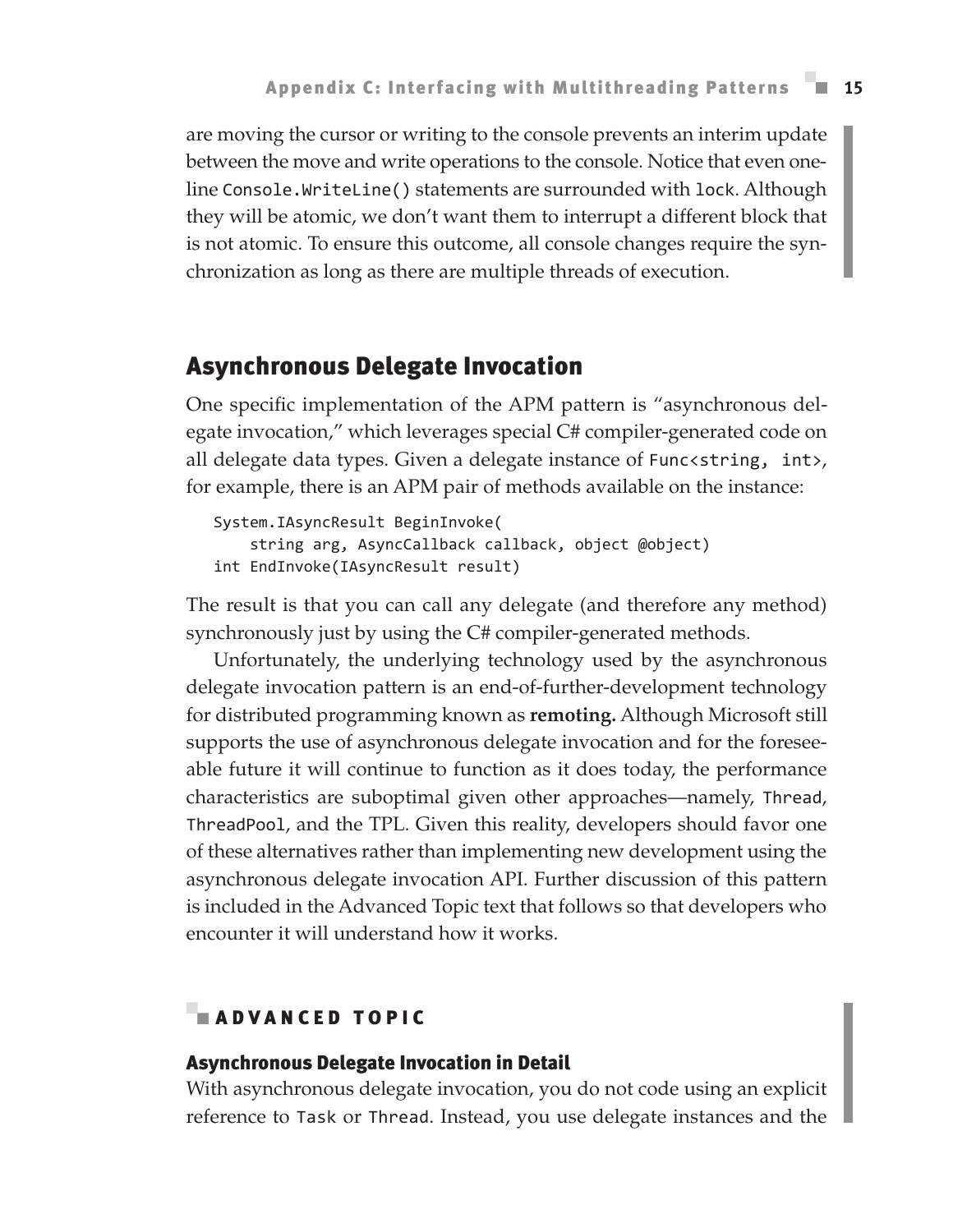compiler-generated BeginInvoke() and EndInvoke() methods—whose implementation requests threads from the ThreadPool. Consider the code in Listing C.7.

```
Listing C.7:  Asynchronous Delegate Invocation
```

```
using System;
public class Program
{
   public static void Main(string[] args)
   {
       Console.WriteLine("Application started....");
       Console.WriteLine("Starting thread....");
       Func<int,string> workerMethod = 
           PiCalculator.Calculate;
       IAsyncResult asyncResult = 
           workerMethod.BeginInvoke(500, null, null);
       // Display periods as progress bar.
       while(!asyncResult.AsyncWaitHandle.WaitOne(
           100, false))
       {
           Console.Write('.');
       }
       Console.WriteLine();
       Console.WriteLine("Thread ending....");
       Console.WriteLine(
           workerMethod.EndInvoke(asyncResult));
       Console.WriteLine(
           "Application shutting down....");
   }
}
```
The results of Listing C.7 appear in Output C.3.

#### Output C.3

```
Application started....
Starting thread....
.........................
Thread ending....
3.14159265358979323846264338327950288419716939937510582097494459230781
6406286208998628034825342117067982148086513282306647093844609550582231
7253594081284811174502841027019385211055596446229489549303819644288109
7566593344612847564823378678316527120190914564856692346034861045432664
8213393607260249141273724587006606315588174881520920962829254091715364
3678925903600113305305488204665213841469519415116094330572703657595919
5309218611738193261179310511854807446237996274956735188575272489122793
818301194912
Application shutting down....
```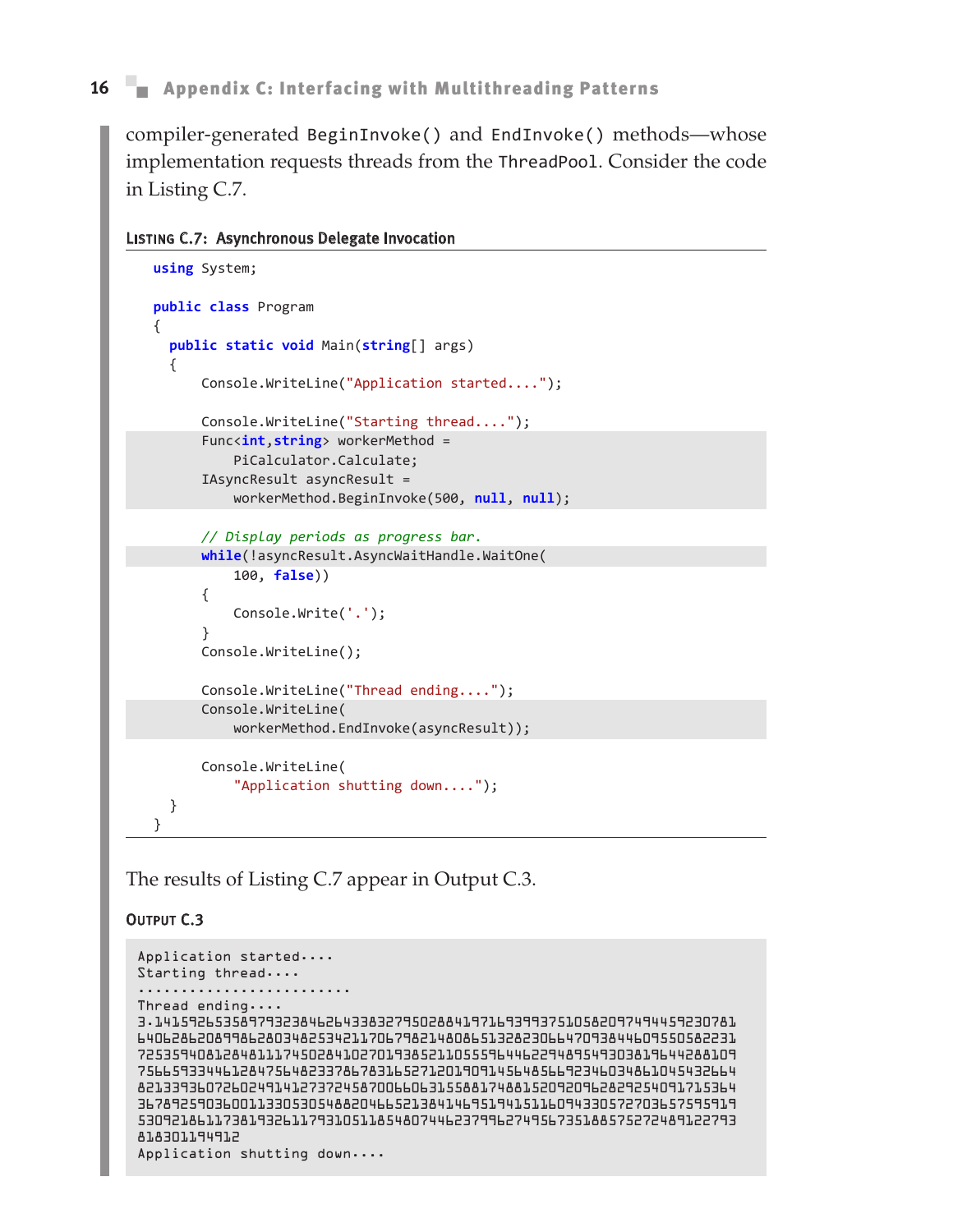Main() begins by assigning a delegate of type Funckint, string> that is pointing to PiCalculator.Calculate(int digits).

Next, the code calls BeginInvoke(). This method starts the PiCalculator .Calculate() method on a thread from the thread pool and then returns immediately. This allows other code to run in parallel with the pi calculation. In this example, we print periods while waiting for the PiCalculator.Calculate() method to complete.

We poll the status of the delegate using IAsyncResult.AsyncWaitHandle .WaitOne() on asyncResult—the same mechanism available on APM. As a result, the code prints periods to the screen each second during which the PiCalculator.Calculate() method is executing.

Once the wait handle signals, the code calls EndInvoke(). As with all APM implementations, it is important to pass to EndInvoke() the same IAsyncResult reference returned when calling BeginInvoke(). In this example, EndInvoke() doesn't block because we poll the thread's state in the while loop and call EndInvoke() only after the thread has completed.

The example in Listing C.5 passed an integer and received a string—the signature of Func<int, string>. The key feature of asynchronous delegate invocation, however, is that passing data in and out of the target invocation is trivial; it just lines up with the synchronous method signature as it did in the APM pattern. Consider a delegate type that includes out and ref parameters, as shown in Figure C.2. (Although commonly encountered, this example intentionally doesn't use Func or Action because generics don't allow ref and out modifiers on type parameters.)

```
System.IAsyncResult UpdateHandler.BeginInvoke(
    Object[] data, ref object value, out string text
        AsyncCallback callback, object @object);
```

```
delegate bool UpdateHandlerFunc
    object[] data, ref object value, out string text);
```

```
bool UpdateHandler.End
Invoke(
   ref object value, out text);
```
Figure C.2: Delegate Parameter Distribution to **BeginInvoke()** and **EndInvoke()**

The BeginInvoke() method matches the delegate signature except for the additional AsyncCallback and object parameters. Like the IAsyncResult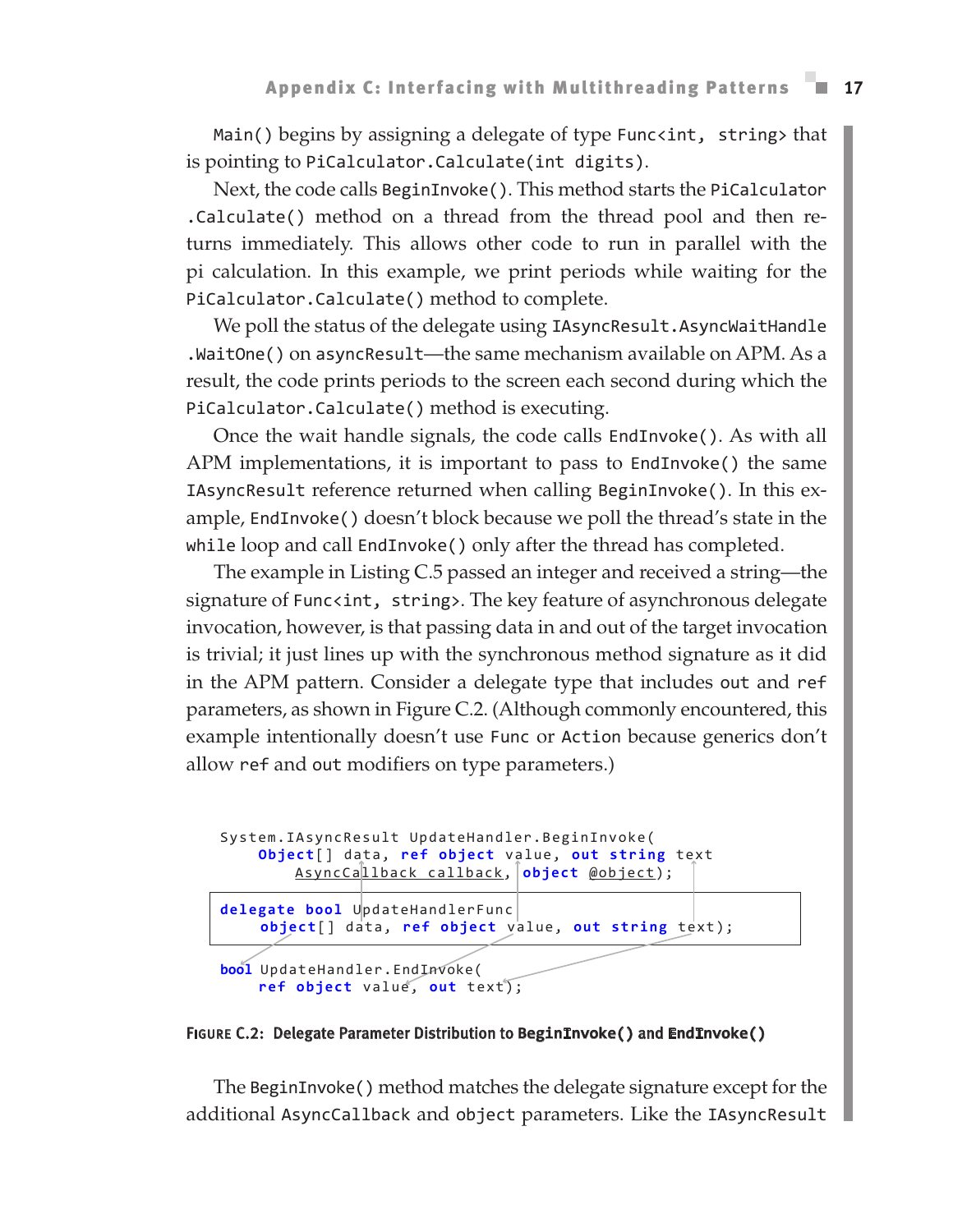return, the additional parameters correspond to the standard APM parameters specifying a callback and passing state object. Similarly, the EndInvoke() method matches the original signature except that only outgoing parameters appear. Since object[] data is only incoming, it doesn't appear in the EndInvoke() method. Also, since the EndInvoke() method concludes the asynchronous call, its return matches the original delegate's return.

Because all delegates include the C# compiler-generated BeginInvoke() and EndInvoke() methods used by the asynchronous delegate invocation pattern, invoking any method synchronously—especially given Func and Action delegates—becomes relatively easy. Furthermore, it is a simple matter for the caller to invoke a method asynchronously regardless of whether the API programmer explicitly implemented it.

Before the TPL became available, the asynchronous delegate invocation pattern was significantly easier to use than the alternatives—a factor that encouraged programmers to use it when an API didn't provide explicit asynchronous calling patterns. However, apart from support for .NET 3.5 and earlier frameworks, the advent of the TPL diminished the need to use the asynchronous delegate invocation approach, if it is necessary at all.

## The Event-Based Asynchronous Pattern**<sup>1</sup>**

Thus far we've made the assumption that an asynchronous method will return a task; the caller is notified that the asynchronous work is completed when the status and result of the task become set. Doing so may, in turn, cause completions of the task to execute asynchronously as well. Although this pattern is common and powerful, it is not the only option for dealing with asynchrony. Notably, the **Event-based Asynchronous Pattern (EAP)** is often used for long-running asynchronous work.

A method that uses the EAP typically has a name that ends in Async, returns void, and has no out parameters. EAP methods also typically take an object or generic parameter that contains caller-determined state that is associated with the asynchronous work, and sometimes they take a cancellation token if the asynchronous work is cancellable. For example, if we had

<sup>1.</sup> See *Concurrent Programming on Windows* by Joe Duffy (Addison-Wesley, 2009), pp. 421–426, for more information.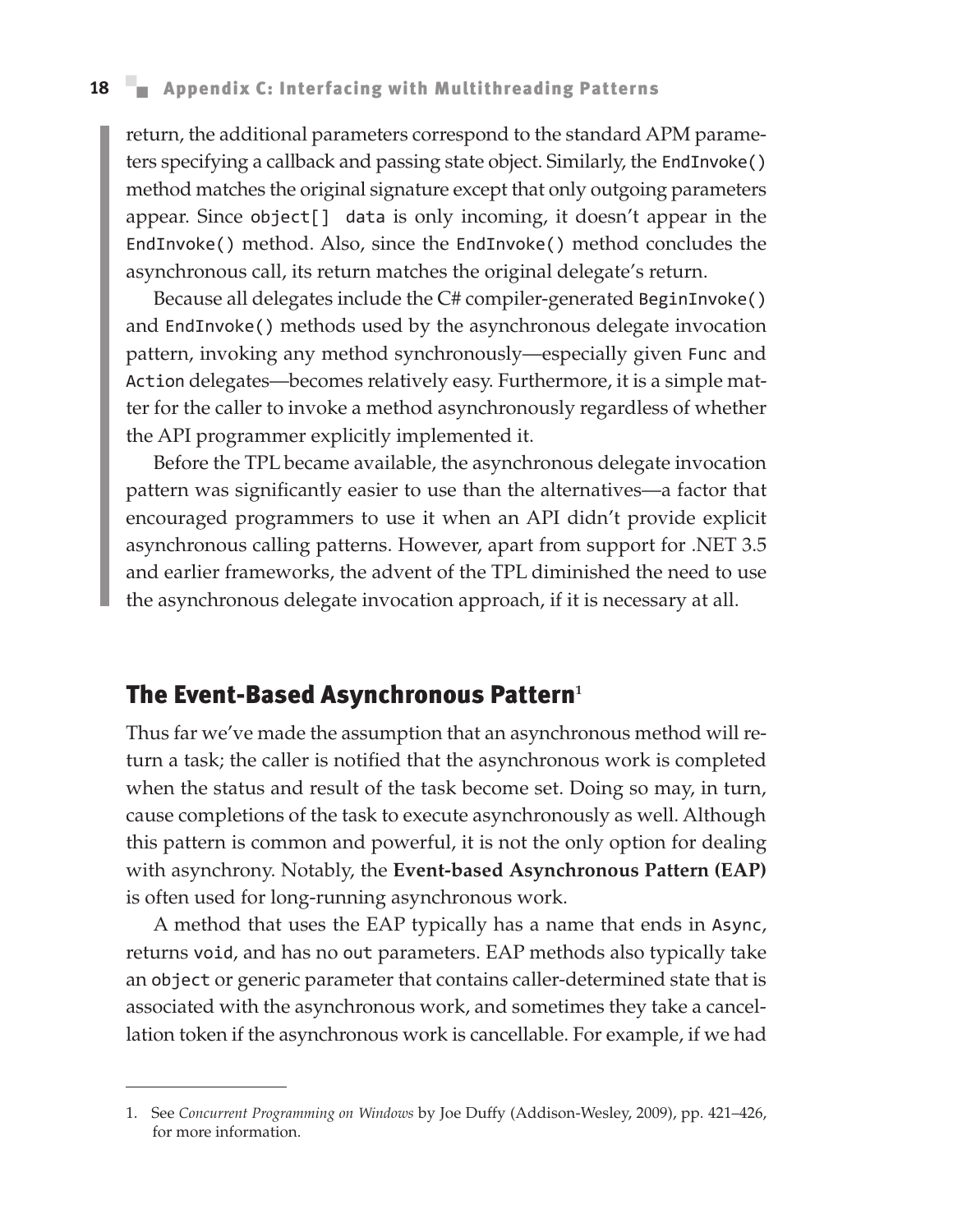an EAP method that computes a given number of digits of pi and returns them in a string, the signature of the method might be

```
 void CalculateAsync(int digits)
 void CalculateAsync(
       int digits, object state, CancellationToken ct)
```
or

What is clearly missing from these signatures is the result. The asynchronous methods we've seen so far would return a Task<string> that could be used to fetch the asynchronously computed value after the computation has finished. In contrast, the EAP methods have no return value.

We have not yet seen the "event" part of the Event-based Asynchronous Pattern. The method is associated with an event; the caller of the EAP method registers an event handler on the associated event and then calls the method. The method starts the asynchronous work and returns; when the asynchronous work completes, the event is fired and the handler executes. The event arguments passed to the handler contain the computed string and any other information that the asynchronous method assumes would be useful to the listener, such as the caller-provided state, information about any exceptions or cancellations that occurred during the asynchronous operation, and so on. (Unsurprisingly, the exact information that would be available on a task object is instead made available in the event handler arguments.)

In Listing C.8, we show one way to use task-based asynchrony as an implementation detail of an EAP method. The EAP method CalculateAsync<TState>() has associated with it the CalculateCompleted event. The asynchronous method creates a task (which, by default, will run on a thread obtained from the thread pool) to do the calculation. The continuation of that task triggers the event when the task completes.

#### Listing C.8: Event-Based Asynchronous Pattern

```
using System;
using System.ComponentModel;
using System.Threading;
using System.Threading.Tasks;
using AddisonWesley.Michaelis.EssentialCSharp.Shared;
partial class PiCalculation
{
```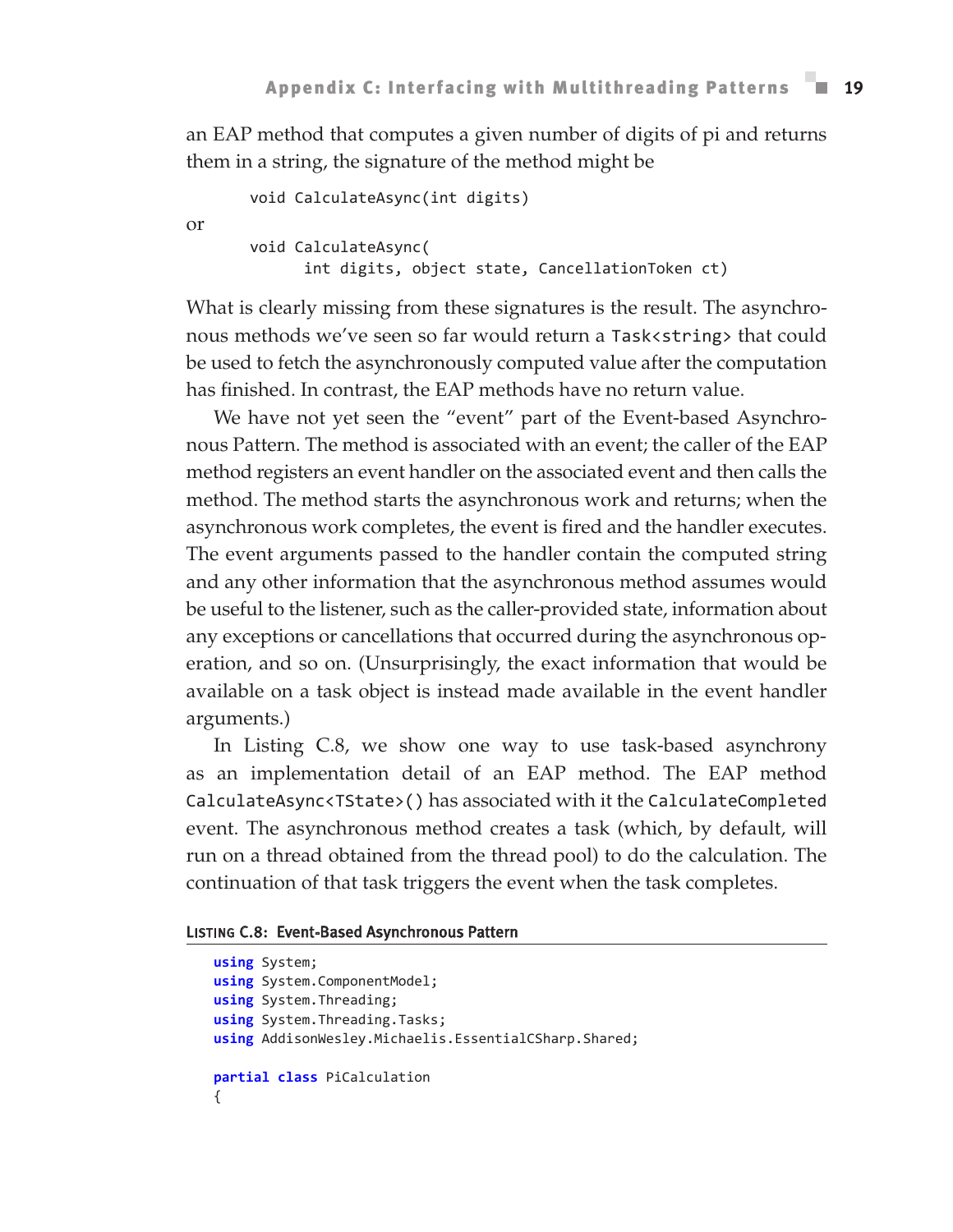```
 public void CalculateAsync<TState>(
      int digits, 
      CancellationToken cancelToken 
         = default(CancellationToken), 
      TState userState
         = default(TState))
  {
      SynchronizationContext.
           SetSynchronizationContext(
              AsyncOperationManager.
                  SynchronizationContext);
      // Ensure the continuation runs on the current thread, so that
      // the event will be raised on the same thread that
      // called this method in the first place.
      TaskScheduler scheduler = 
           TaskScheduler.
               FromCurrentSynchronizationContext();
      Task.Run(
          () =>
           {
               return PiCalculator.Calculate(digits);
           }, cancelToken)
           .ContinueWith(
               continueTask =>
\{ Exception exception =
                        continueTask.Exception == null ?
                        continueTask.Exception :
                        continueTask.Exception.
                             InnerException;
                   CalculateCompleted(
                        typeof(PiCalculator),
                        new CalculateCompletedEventArgs(
                            continueTask.Result,
                            exception,
                            cancelToken.IsCancellationRequested,
                            userState));
               }, scheduler);
  }
```
**public event**

 EventHandler<CalculateCompletedEventArgs> CalculateCompleted = **delegate** { };

```
 public class CalculateCompletedEventArgs 
     : AsyncCompletedEventArgs
 {
     public CalculateCompletedEventArgs(
         string value,
         Exception error,
```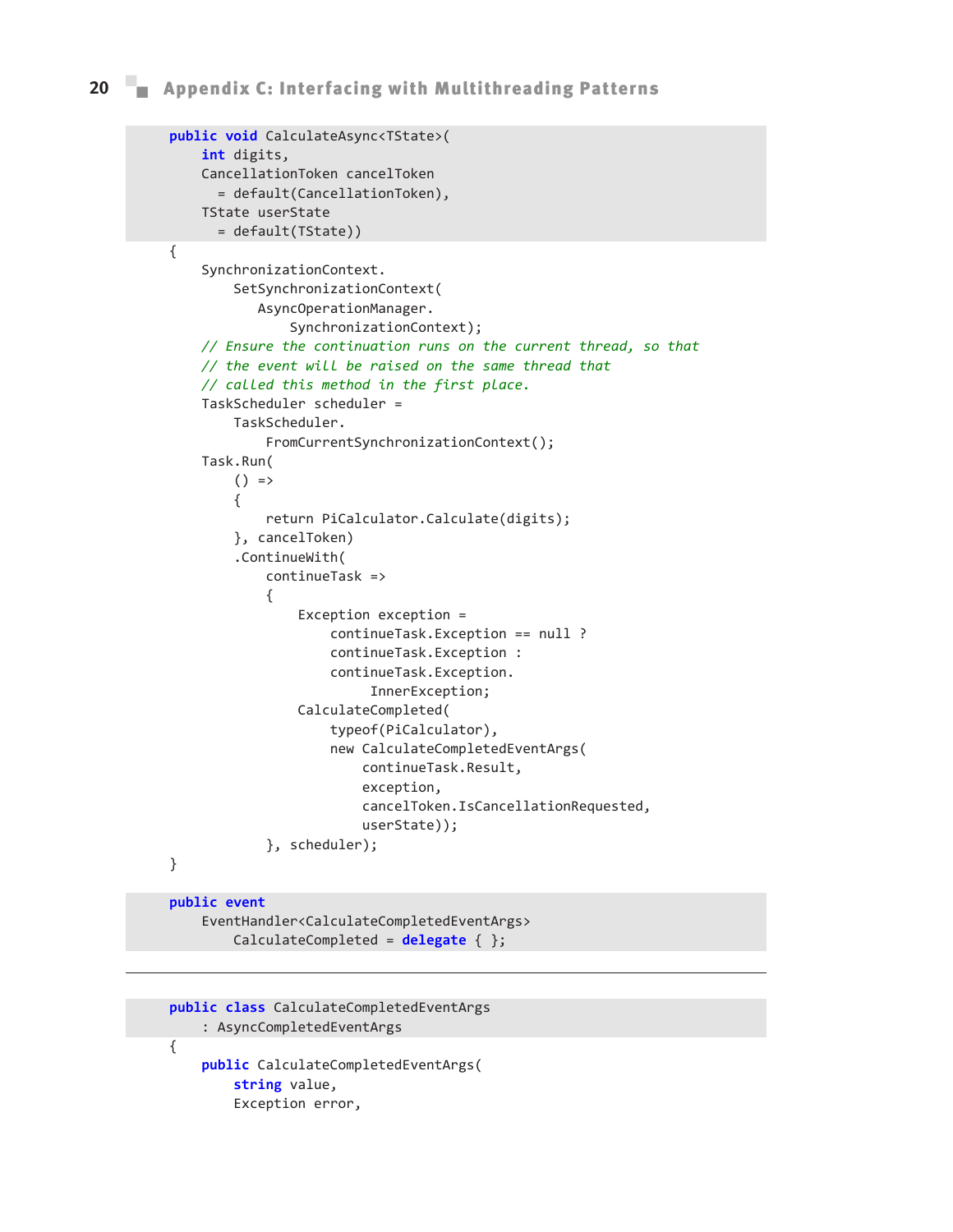```
 bool cancelled,
           object userState) : base(
              error, cancelled, userState)
       {
           Result = value;
       }
       public string Result { get; private set; }
   }
}
```
In Listing C.8, as with the async/await approach, we wish to ensure that the continuation that fires the event is always run on the same thread on which the original asynchronous method was run. To achieve this goal, we request the synchronization context from the TaskScheduler class. As this is a console application, the current thread has no synchronization (causing it to depend on the thread pool by default), so Listing C.8 shows creation of the default context first.

As mentioned earlier, EAP methods are often used for long-running asynchronous operations. Long-running operations frequently provide not only notification when the task completes, fails, or is canceled, but also occasional progress updates. This sort of information is particularly useful when the user interface displays the progress of the long-running asynchronous operation with some sort of progress bar or other indicator. The standard way to do so in an EAP method is to associate the method with a second event named ProgressChanged of type ProgressChangedEventHandler.

The EAP method and its associated event (or events, if the method produces progress updates) are typically instance members, not static members. This makes it easier to support multiple concurrent operations because each separate operation can be associated with a different instance.

## Background Worker Pattern

Another pattern that provides operation status and the possibility of cancellation is the **background worker pattern,** a specific implementation of EAP. The .NET Framework 2.0 (or later) includes a BackgroundWorker class for programming this type of pattern.

Listing C.9 is an example of this pattern—again calculating pi to the number of digits specified.

Begin 2.0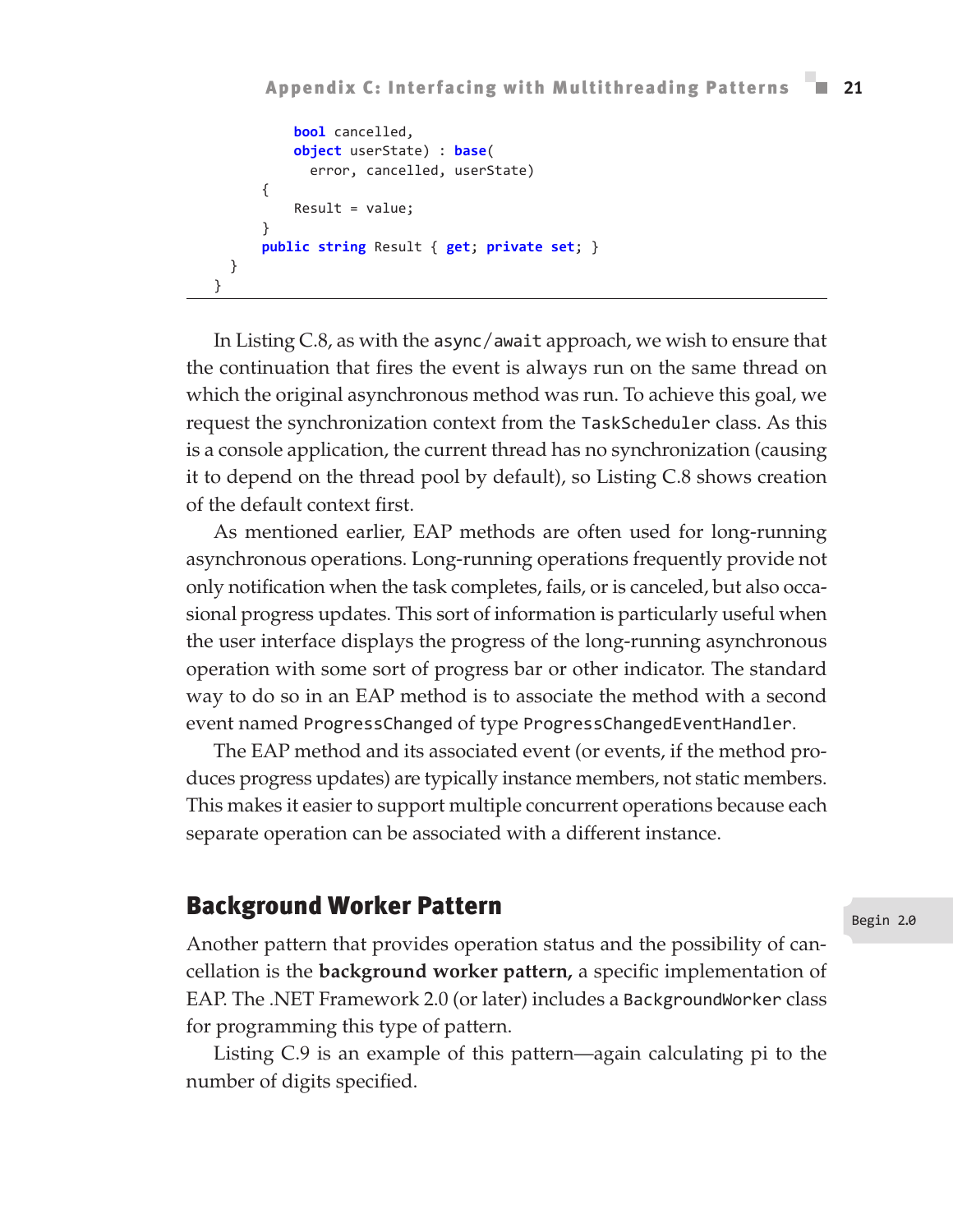```
Listing C.9:  Using the Background Worker API
```

```
using System;
using System.Threading;
using System.ComponentModel;
using System.Text;
public class PiCalculator
{
   public static BackgroundWorker calculationWorker = 
       new BackgroundWorker();
   public static AutoResetEvent resetEvent = 
       new AutoResetEvent(false);
   public static void Main()
   {
       int digitCount;
       Console.Write(
           "Enter the number of digits to calculate:");
       if (int.TryParse(
           Console.ReadLine(), out digitCount))
       {
           Console.WriteLine("ENTER to cancel");
           // C# 2.0 syntax for registering delegates.
           calculationWorker.DoWork += CalculatePi;
           // Register the ProgressChanged callback.
           calculationWorker.ProgressChanged += 
               UpdateDisplayWithMoreDigits;
           calculationWorker.WorkerReportsProgress = 
               true;
           // Register a callback for when the calculation completes.
           calculationWorker.RunWorkerCompleted += 
               new RunWorkerCompletedEventHandler(
                   Complete);
           calculationWorker.
               WorkerSupportsCancellation = true;
           // Begin calculating pi for up to digitCount digits.
           calculationWorker.RunWorkerAsync(
               digitCount);
           Console.ReadLine();
           // If cancel is called after the calculation
           // has completed, it doesn't matter.
           calculationWorker.CancelAsync();
           // Wait for Complete() to run.
           resetEvent.WaitOne();
       }
       else
       {
           Console.WriteLine(
                "The value entered is an invalid integer.");
```
2.0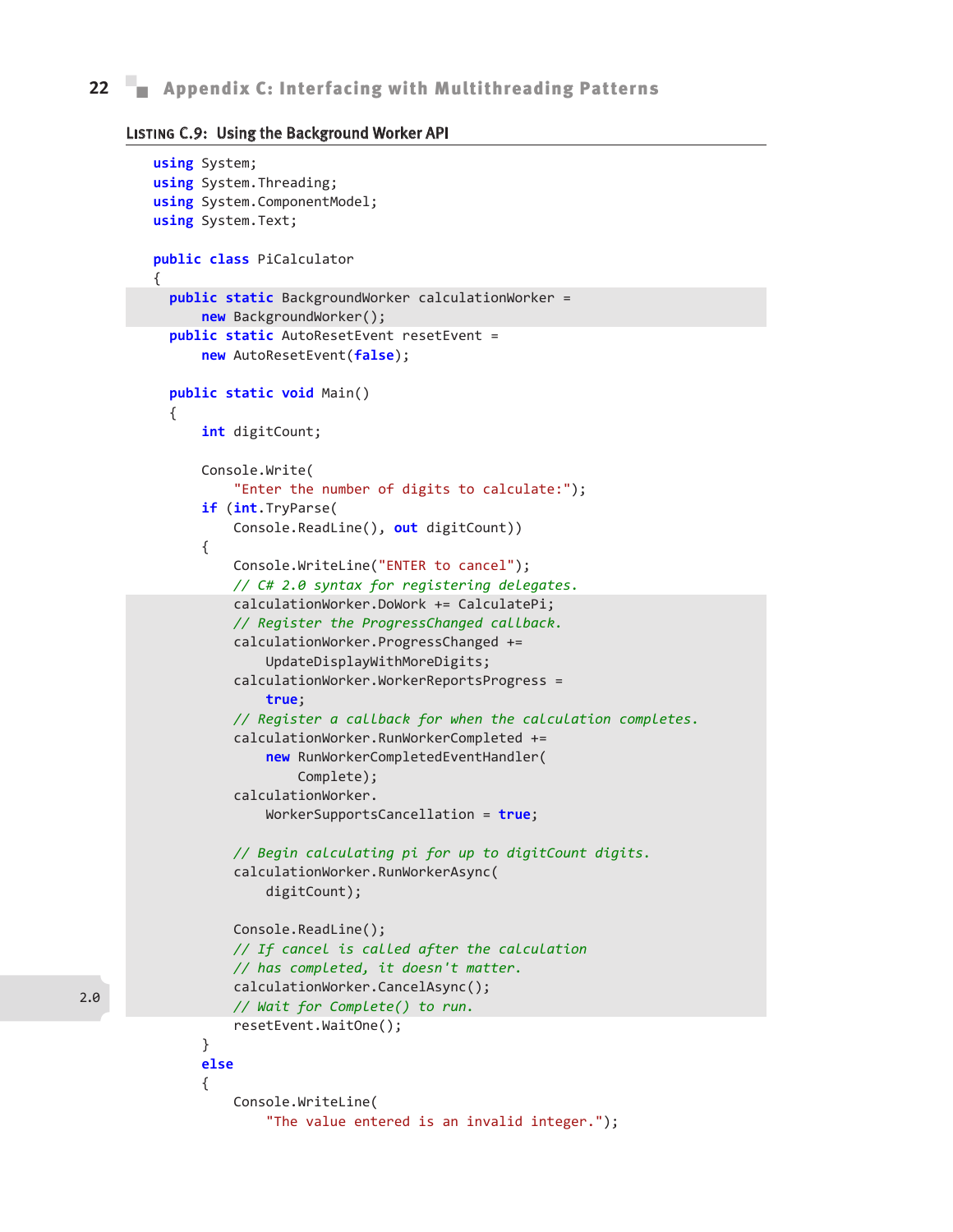```
 }
  }
  private static void CalculatePi(
      object sender, DoWorkEventArgs eventArgs) 
  {
      int digits = (int)eventArgs.Argument;
      StringBuilder pi = 
          new StringBuilder("3.", digits + 2);
      calculationWorker.ReportProgress(
          0, pi.ToString());
      // Calculate rest of pi, if required.
     if (digits > 0)
      {
         for (int i = 0; i < digits; i + = 9)
\{ // Calculate next i decimal places.
               int nextDigit = 
                   PiDigitCalculator.StartingAt(
                      i + 1); int digitCount = 
                   Math.Min(digits - i, 9);
               string ds = 
                   string.Format("{0:D9}", nextDigit);
               pi.Append(ds.Substring(0, digitCount));
               // Show current progress.
               calculationWorker.ReportProgress(
                   0, ds.Substring(0, digitCount));
               // Check for cancellation.
               if (
                 calculationWorker.CancellationPending)
\{ // Need to set Cancel if you want to 
                   // distinguish how a worker thread completed--
                   // i.e., by checking 
                  //RunWorkerCompletedEventArgs.Cancelled.
                   eventArgs.Cancel = true;
                   break;
 }
          }
      }
      eventArgs.Result = pi.ToString();
  }
  private static void UpdateDisplayWithMoreDigits(
      object sender, 
      ProgressChangedEventArgs eventArgs)
```
2.0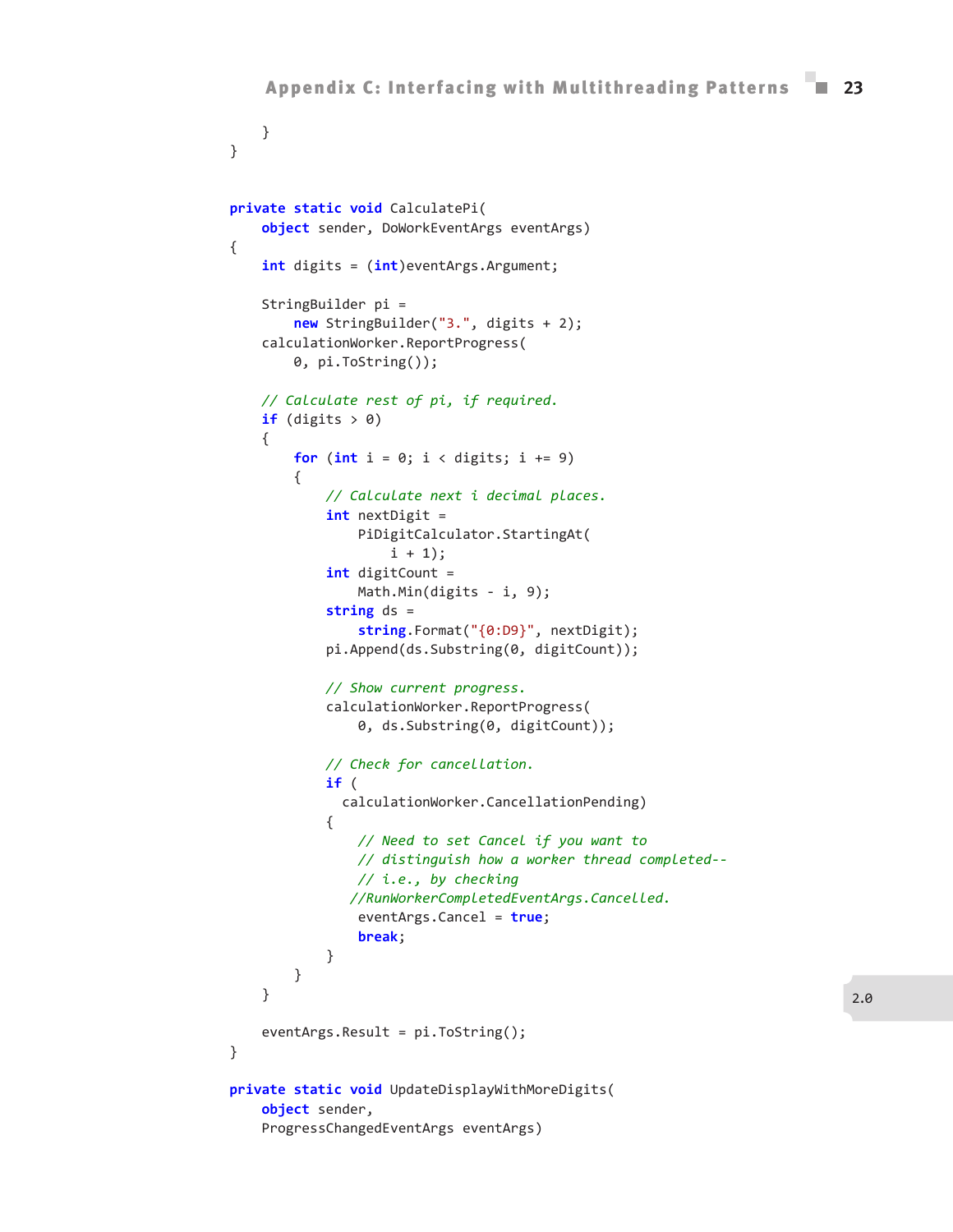```
24 n Appendix C: Interfacing with Multithreading Patterns
```

```
 {
       string digits = (string)eventArgs.UserState;
       Console.Write(digits);
   }
   static void Complete(
       object sender, 
       RunWorkerCompletedEventArgs eventArgs)
   {
       // ...
   }
}
public class PiDigitCalculator
{
   // ...
}
```
### Establishing the Pattern

The process of hooking up the background worker pattern is as follows:

- 1. Register the long-running method with the BackgroundWorker .DoWork event. In this example, the long-running task is the call to CalculatePi().
- 2. To receive progress or status notifications, hook up a listener to BackgroundWorker.ProgressChanged and set BackgroundWorker. WorkerReportsProgress to true. In Listing C.9, the UpdateDisplay WithMoreDigits() method takes care of updating the display as more digits become available.
- 3. Register a method (Complete()) with the BackgroundWorker .RunWorkerCompleted event.
- 4. Assign the WorkerSupportsCancellation property to support cancellation. Once this property is assigned the value true, a call to Background Worker.CancelAsync will set the DoWorkEventArgs.CancellationPending flag.
- 5. Within the DoWork-provided method (CalculatePi()), check the DoWorkEventArgs.CancellationPending property and exit the method when it is true.

```
2.0
```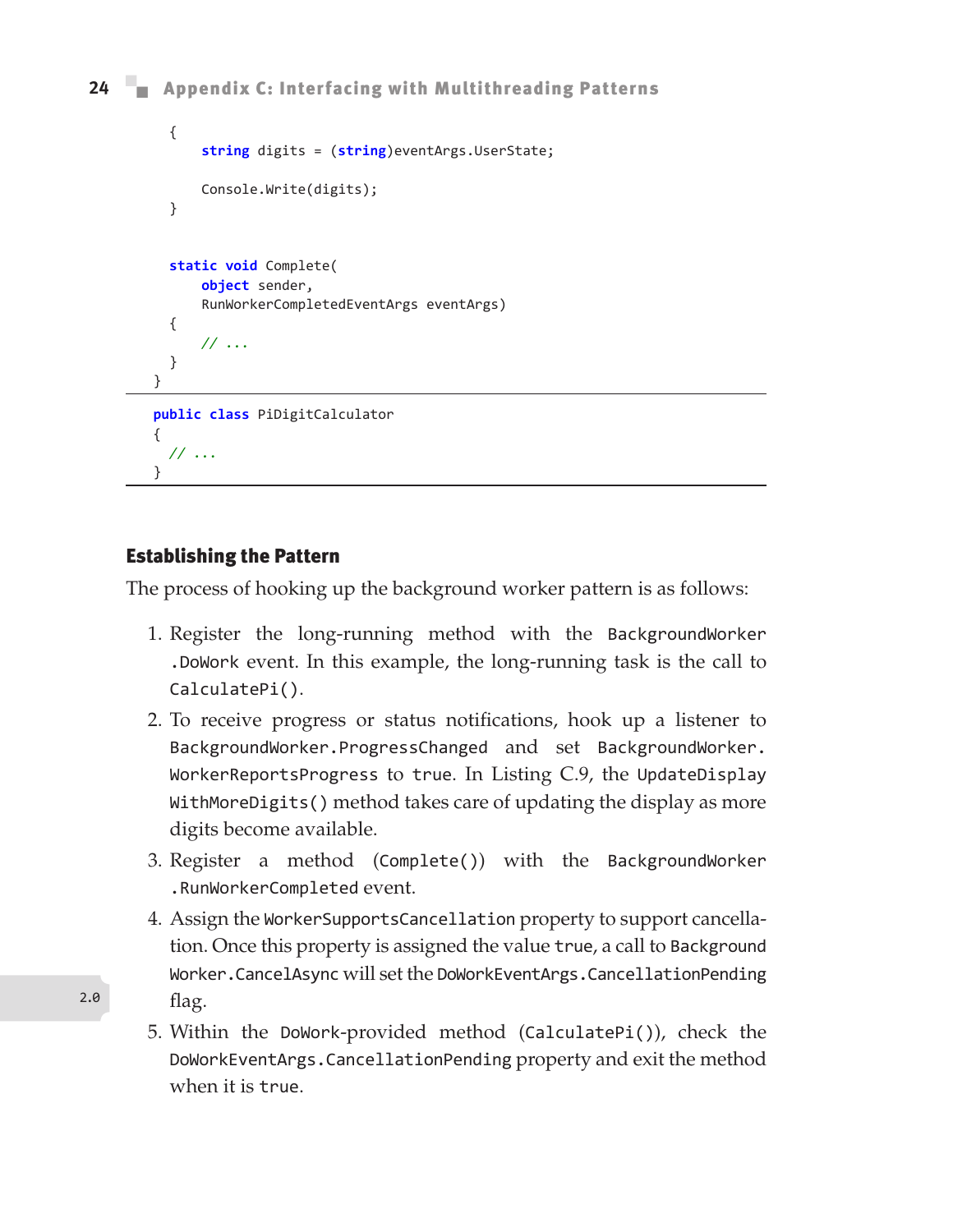6. Once everything is set up, start the work by calling BackgroundWorker .RunWorkerAsync() and providing a state parameter that is passed to the specified DoWork() method.

When you break it into steps, the background worker pattern is relatively easy to follow and, true to EAP, it provides explicit support for progress notification. The drawback is that you cannot use it arbitrarily on any method. Instead, the DoWork() method must conform to a System.ComponentModel.DoWorkEventHandler delegate, which takes arguments of type object and DoWorkEventArgs. If this isn't the case, a wrapper function is required—something fairly trivial using anonymous methods. The cancellation- and progress-related methods also require specific signatures, but these are in control of the programmer setting up the background worker pattern.

#### Exception Handling

If an unhandled exception occurs while the background worker thread is executing, the RunWorkerCompletedEventArgs parameter of the RunWorkerCompleted delegate (Completed's eventArgs) will have an Error property set with the exception. As a result, checking the Error property within the RunWorkerCompleted callback in Listing C.10 provides a means of handling the exception.

```
Listing C.10:  Handling Unhandled Exceptions from the Worker Thread
```

```
 // ...
  static void Complete(
      object sender, RunWorkerCompletedEventArgs eventArgs)
  {
      Console.WriteLine();
      if (eventArgs.Cancelled)
      {
           Console.WriteLine("Cancelled");
 }
      else if (eventArgs.Error != null)
       {
           // IMPORTANT: check error to retrieve any exceptions.
           Console.WriteLine(
               "ERROR: {0}", eventArgs.Error.Message);
      }
      else
      {
           Console.WriteLine("Finished");
```
2.0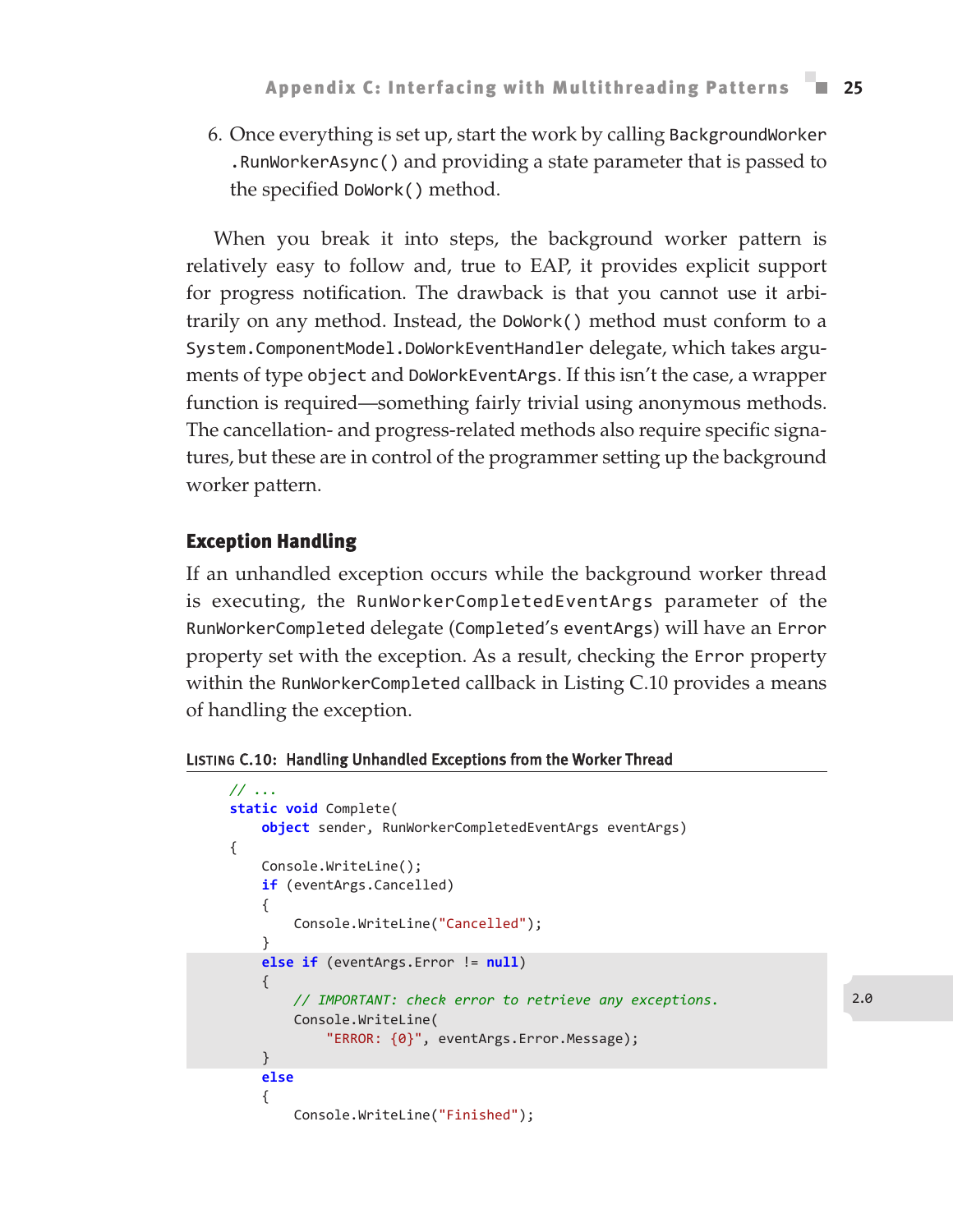```
 }
      resetEvent.Set();
 }
 // ...
```
End 2.0

It is important that the code check eventArgs.Error inside the RunWorkerCompleted callback. Otherwise, the exception will go undetected—it won't even be reported to AppDomain.

# Dispatching to the Windows UI

One other important threading concept relates to user interface development using the System.Windows.Forms and System.Windows namespaces. As already discussed in the UI-related content of Chapter 18, the Microsoft Windows suite of operating systems uses a single-threaded, messageprocessing–based user interface. As a consequence, only one thread at a time should access the user interface, and code should marshal any alternative thread interaction via the Windows message pump. Fortunately, thanks to the fact that TAP uses the synchronization context when executing the continuation task, calls following an await expression call can freely invoke the UI API without concern for dispatching invocations to the UI thread. Unfortunately, in prior versions of C#, this was not the case. Instead, invoking a UI method on the UI thread required special invocation logic both for Windows Forms and for the Windows Presentation Framework API, as we discuss in the following sections.

#### Windows Forms

When programming against Windows Forms, the process of checking whether UI invocation is allowable from a thread involves calling a component's InvokeRequired property to determine whether marshalling is necessary. If InvokeRequired returns true, marshalling is necessary and can be implemented via a call to Invoke(). Internally, Invoke() will check InvokeRequired anyway, but it can be more efficient to do so beforehand explicitly. Listing C.11 demonstrates this pattern.

#### Listing C.11: Accessing the User Interface via **Invoke()**

```
using System;
using System.Drawing;
```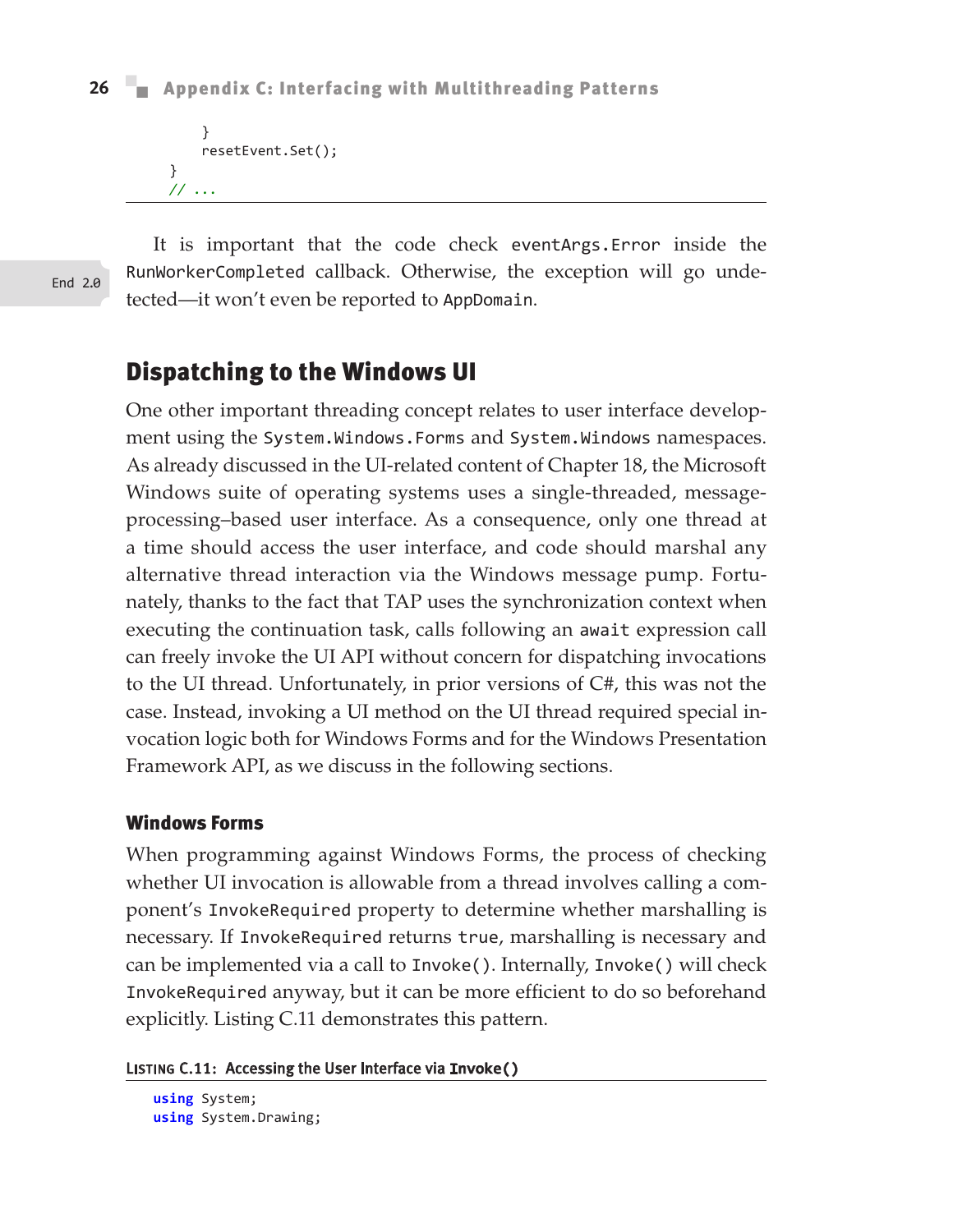```
using System.Threading;
using System.Windows.Forms;
class Program : Form
{
     private System.Windows.Forms.ProgressBar _ProgressBar;
   [STAThread]
   static void Main()
   {
       Application.Run(new Program());
   }
   public Program()
   {
       InitializeComponent();
       // Use Task.Factory.StartNew for .NET 4.0.
       Task task = Task.Run((Action)Increment);
   }
   void UpdateProgressBar()
   {
       if (_ProgressBar.InvokeRequired)
       {
           MethodInvoker updateProgressBar = 
                UpdateProgressBar;
           _ProgressBar.BeginInvoke(updateProgressBar);
       }
       else
       {
           _ProgressBar.Increment(1);
       }
   }
   private void Increment()
   {
      for (int i = 0; i < 100; i++)
       {
           UpdateProgressBar();
           Thread.Sleep(100);
       }
       if (InvokeRequired)
       {
           // Close cannot be called directly from a non-UI thread.
           Invoke(new MethodInvoker(Close));
       }
       else
       {
           Close();
       }
   }
```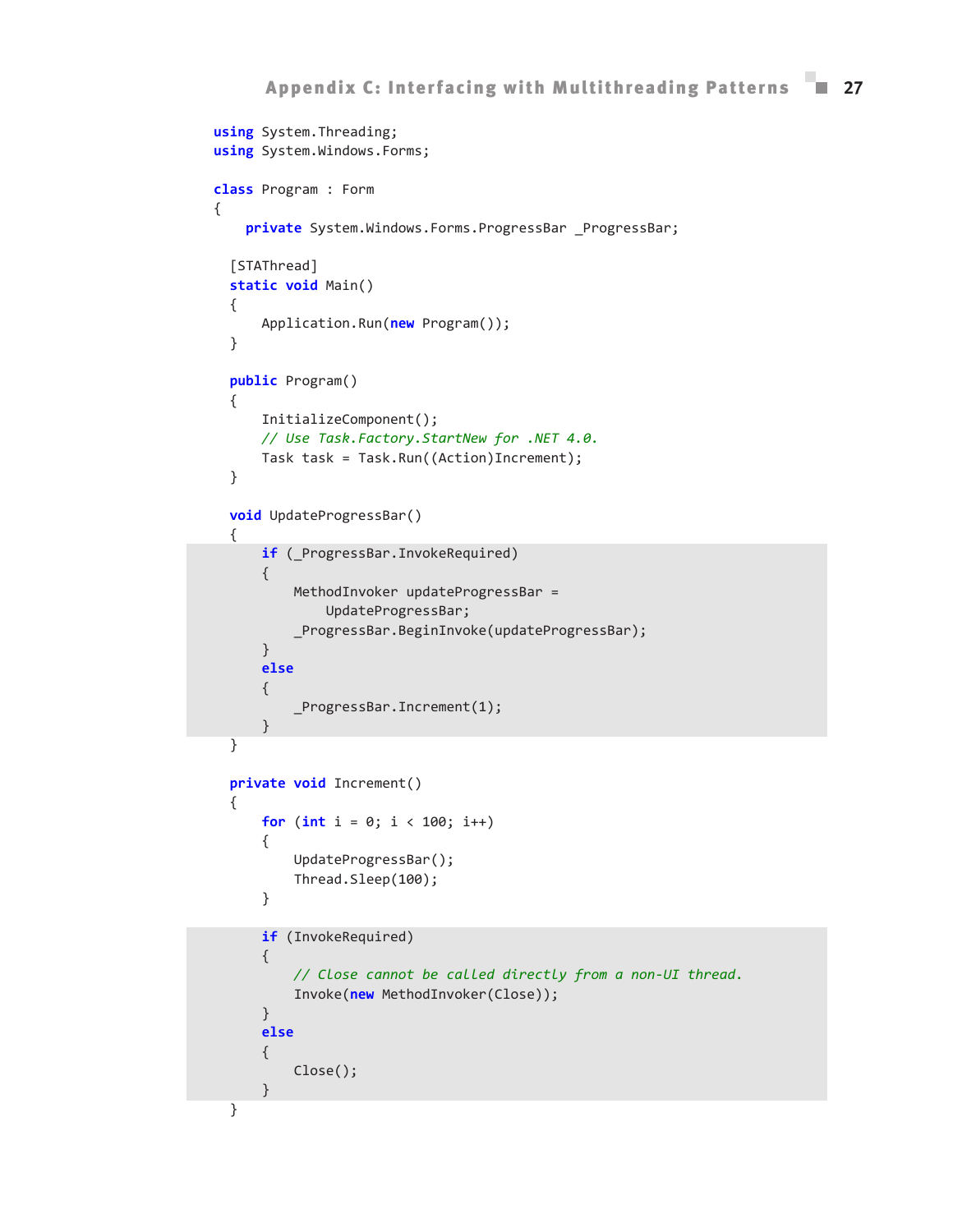```
 private void InitializeComponent()
   {
       _ProgressBar = new ProgressBar();
       SuspendLayout();
       _ProgressBar.Location = new Point(13, 17);
       _ProgressBar.Size = new Size(267, 19);
       ClientSize = new Size(292, 53);
       Controls.Add(this._ProgressBar);
       Text = "Multithreading in Windows Forms";
       ResumeLayout(false);
  }
}
```
This program displays a window containing a progress bar that automatically starts incrementing. Once the progress bar reaches 100 percent, the dialog box closes.

In Listing C.11, notice that you have to check InvokeRequired twice, and then the marshal calls across to the user interface thread if it returns true. In both cases, the marshalling involves instantiating a MethodInvoker delegate that is then passed to Invoke(). Since marshalling across to another thread could be relatively slow, an asynchronous invocation of the call is also available via BeginInvoke() and EndInvoke().

Invoke(), BeginInvoke(), EndInvoke(), and InvokeRequired constitute the members of the System.ComponentModel.ISynchronizeInvoke interface that is implemented by System.Windows.Forms.Control, from which Windows Forms controls derive.

#### Windows Presentation Foundation

Achieving the same marshalling check on the **Windows Presentation Foundation (WPF)** platform involves a slightly different approach. WPF includes a static member property called Current of type DispatcherObject on the System.Windows.Application class. Calling CheckAccess() on the dispatcher serves the same function as InvokeRequired on controls in Windows Forms.

Listing C.12 demonstrates this approach with a static UIAction object. Whenever a developer wants to call a method that might interact with the user interface, she simply calls UIAction.Invoke() and passes a delegate for the UI code she wishes to call. This, in turn, checks the dispatcher to see if marshalling is necessary and responds accordingly.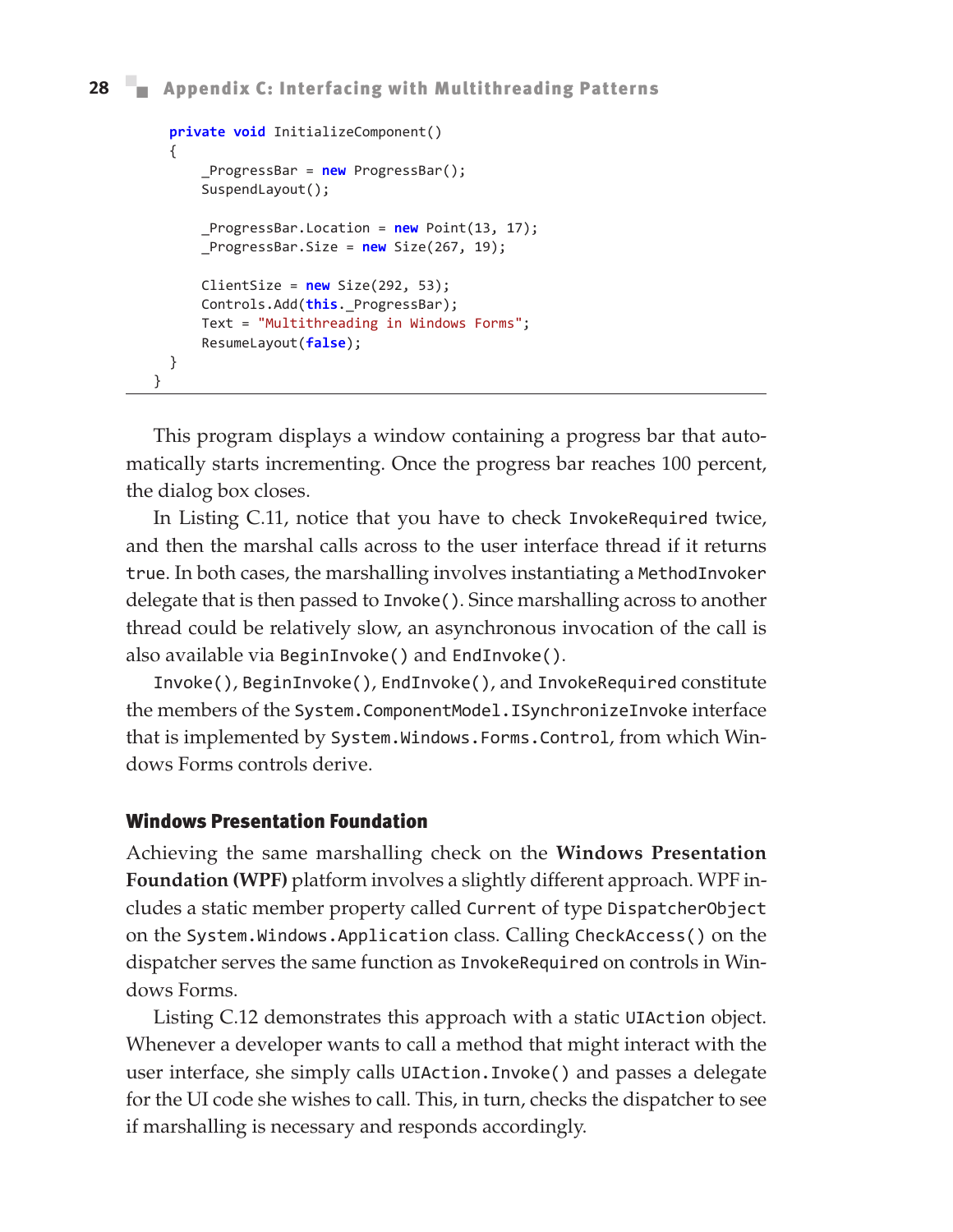```
Listing C.12:  Safely Invoking User Interface Objects
```

```
using System;
using System.Windows;
using System.Windows.Threading;
public static class UIAction
{
   public static void Invoke<T>(
       Action<T> action, T parameter)
   {
      Invoke(() \Rightarrow action(parameter)); }
   public static void Invoke(Action action)
   {
       DispatcherObject dispatcher = 
           Application.Current;
       if (dispatcher == null
            || dispatcher.CheckAccess()
           || dispatcher.Dispatcher == null
           )
       {
           action();
       }
       else
       {
           SafeInvoke(action);
       }
   }
   // We want to catch all exceptions here so we can rethrow them.
   private static void SafeInvoke(Action action)
   {
       Exception exceptionThrown = null;
      Action target = () =>
       {
           try
           {
                action();
           }
           catch (Exception exception)
           {
                exceptionThrown = exception;
           }
       };
       Application.Current.Dispatcher.Invoke(target);
       if (exceptionThrown != null)
       {
           // Use ExceptionDispatchInfo.Throw() for .NET 4.5+.
           throw exceptionThrown;
       }
   }
}
```